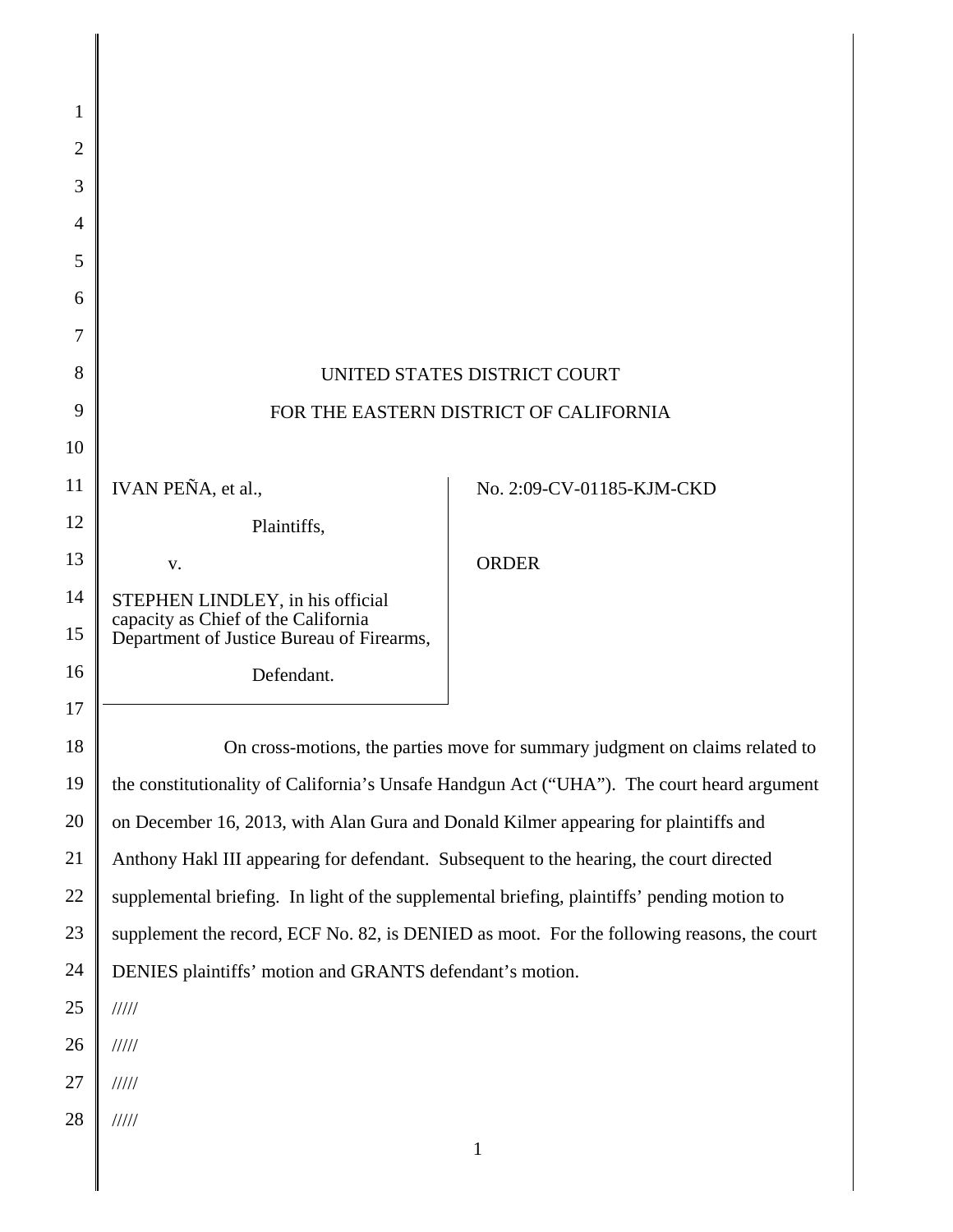1

2

║

# I. BACKGROUND

# A. PARTIES

| 3              | Individual plaintiffs Ivan Peña, Roy Vargas, Doña Croston, and Brett Thomas                                                        |  |
|----------------|------------------------------------------------------------------------------------------------------------------------------------|--|
| $\overline{4}$ | are law-abiding citizens of the United States and California. Pls.' Second Am. Compl.                                              |  |
| 5              | ("SAC") $\P\P$ 1–4, ECF No. 53; Pls.' Resp. to Def.'s Undisputed Facts $\P\P$ 4, 9, 14, 19, ECF                                    |  |
| 6              | No. 73-1. Each is a member of plaintiff Second Amendment Foundation, Inc. ("SAF"), and                                             |  |
| $\overline{7}$ | plaintiffs Vargas and Croston are "supporter[s] of and participant[s] in" the activities of                                        |  |
| 8              | plaintiff Calguns Foundation, Inc. ("CGF"). SAC [1] 1-4. Plaintiffs Peña and Thomas are                                            |  |
| 9              | board members of CGF. <i>Id.</i> $\P$ 1, 4.                                                                                        |  |
| 10             | Plaintiff SAF is                                                                                                                   |  |
| 11             | a non-profit membership organization incorporated under the                                                                        |  |
| 12             | laws of Washington with its principal place of business in<br>Bellevue, Washington. SAF has over 650,000 members and               |  |
| 13             | supporters nationwide, including California. The purposes of<br>SAF include education, research, publishing and legal action       |  |
| 14             | focusing on the Constitutional right to privately own and possess<br>firearms, and the consequences of gun control.                |  |
| 15             | <i>Id.</i> ¶ 5; see also Pls.' Resp. to Def.'s Undisputed Facts ¶ 2. Plaintiff CGF is                                              |  |
| 16             | a non-profit organization incorporated under the laws of<br>California with its principal place of business in San Carlos,         |  |
| 17             | California. The purposes of CGF include supporting the<br>California firearms community by promoting education for all             |  |
| 18             | stakeholders about California and federal firearm laws, rights and<br>privileges, and defending and protecting the civil rights of |  |
| 19             | California gun owners. CGF represents these members and<br>supporters, which include California firearm retailers and              |  |
| 20             | consumers. CGF brings this action on behalf of itself and its<br>supporters, who possess all the indicia of membership.            |  |
| 21             |                                                                                                                                    |  |
| 22             | SAC ¶ 6; see also Pls.' Resp. to Def.'s Undisputed Facts ¶ 3.                                                                      |  |
| 23             | Plaintiffs name as defendant Stephen Lindley in his official capacity as the Chief                                                 |  |
| 24             | of the California Department of Justice Bureau of Firearms. SAC ¶ 7; Pls.' Resp. to Def.'s                                         |  |
| 25             | Undisputed Facts 11. In this capacity, defendant is responsible for formulating, administering,                                    |  |
| 26             | enforcing, and executing the challenged laws. $SAC \parallel 7$ .                                                                  |  |
| 27             | 11111                                                                                                                              |  |
| 28             | 11111                                                                                                                              |  |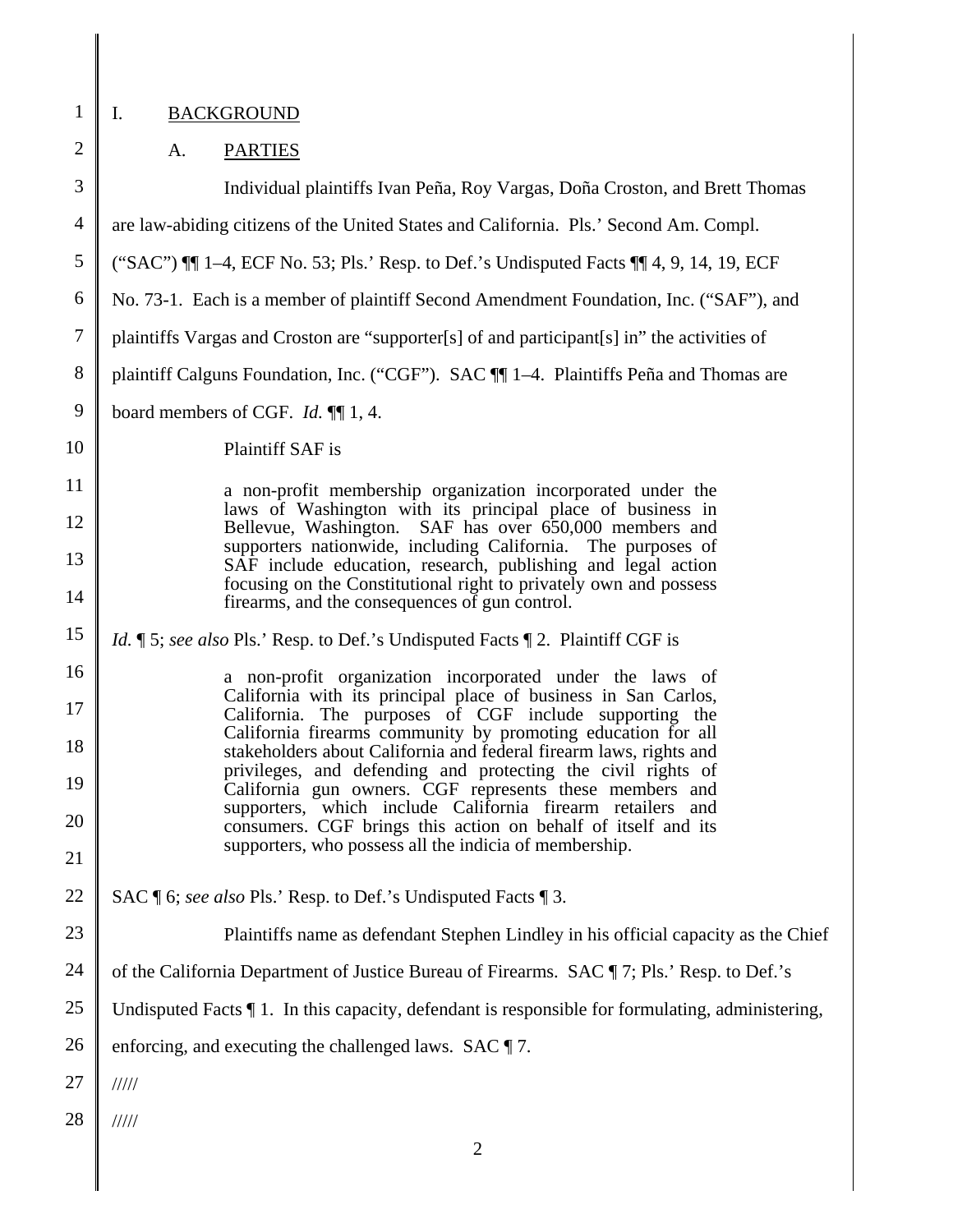1

#### B. UNSAFE HANDGUN ACT

2 3 4 5 6 7 8 9 10 11 12 13 14 15 16 17 18 The UHA is a penal statute that prohibits the manufacture, sale, gifting, or lending of any handgun in California that does not meet certain requirements. Cal. Penal Code §§ 31910, 32015(a). It finds its genesis in 1997, when the California Legislature passed S.B. 500, which attempted to ban guns, known as "Saturday Night Specials," that did not comply with federal safety standards. S.B. 500, 1997–1998 Leg., Reg. Sess. § 1 (Cal. 1997) (as passed by Senate, Sept. 9, 1997, but not enacted); Assem. Comm. on Appropriations, 1997–1998 Leg.- Comm. Analysis of S.B. 500, Reg. Sess. at 1 (Cal. July 30, 1997). Noting that "[t]he leading cause of death among young people ages 10 to 17 in California [in 1996] was firearm violence," "[t]he overwhelming majority of [which] were caused by the cheaply manufactured Saturday Night Special," the Legislature sought to require that any handgun sold or manufactured in California undergo independent laboratory testing and be certified by the California Department of Justice ("DOJ") as "safe." Assem. Comm. on Appropriations, 1997– 1998 Leg.-Comm. Analysis of S.B. 500, Reg. Sess. at 2 (Cal. July 30, 1997). Finding that the bill would "fail to keep guns out of the hands of criminals," while "depriveling] law-abiding, legitimate gun users of the needed protection of handguns," however, Governor Peter Wilson vetoed the legislation, saying that S.B. 500's "net [was] cast much too wide . . . ." S.B. 500 Veto Message from Governor Wilson to Members of the Cal. Senate (Sept. 26, 1997).

19 20 21 22 23 24 25 26 27 The next year, the Legislature passed a narrower version of S.B. 500, known as S.B. 15 or the UHA, which the Governor signed into law. The UHA established a comprehensive regulatory scheme applicable to all handguns sold commercially in California. S.B. 15, 1999–2000 Leg., Reg. Sess. § 1 (Cal. 1999). Specifically, the UHA criminalized the manufacture, import, lending, or sale of any "unsafe handgun," permitting "imprisonment in a county jail [for a period] not exceeding one year." Cal. Penal Code § 32000. The term "unsafe handgun" is defined to include any revolver or semiautomatic pistol that is "not already listed on the roster" of "tested handguns determined not to be unsafe" by the California Department of Justice. *Id.* §§ 31910, 32015(a).

28 /////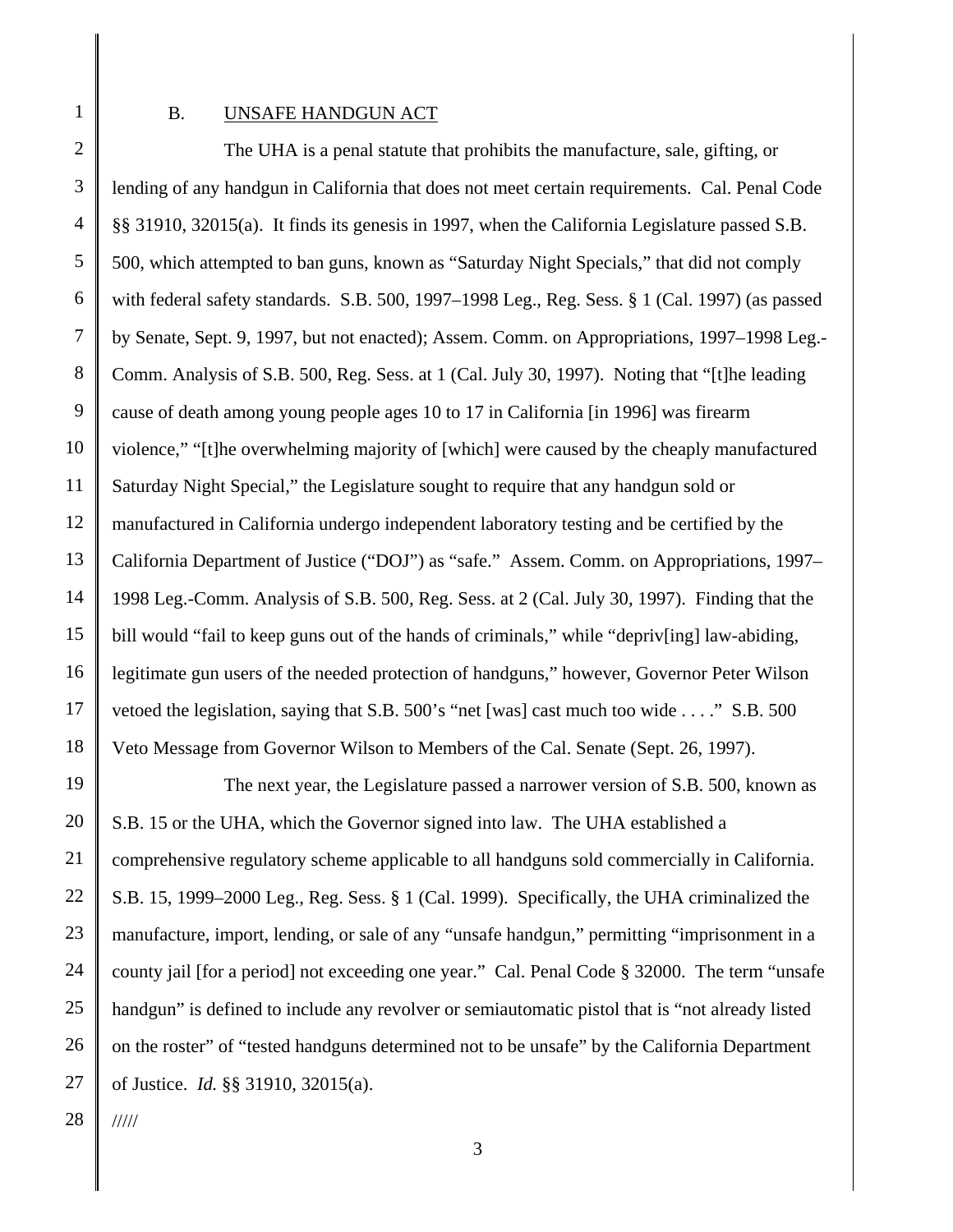1 2 3 4 5 6 7 8 9 10 11 12 13 14 15 16 17 18 19 20 21 22 The purpose of the UHA was twofold. First, it was intended to reduce crime by eliminating the sale of cheap handguns. *Fiscal v. City & Cnty. of San Francisco*, 158 Cal. App. 4th 895, 912 (2008); *see also* Assem. Comm. on Appropriations, 1999–2000 Leg.-Comm. Analysis of S.B. 15, Reg. Sess. at 2 (Cal. July 7, 1999) (Bureau of Alcohol, Tobacco and Firearms statistics show that four of five guns used in criminal acts are cheap guns that do not meet drop safety and other gun specification requirements). Second, it was meant to ensure handguns "fire when they are supposed to and that they do not fire when dropped" by requiring that all handguns be subject to a "drop test," which the bill's author submitted is "fair and reasonable for weapons sold to the public for self-protection. If a weapon is not reliable for self-defense it has no business being sold in California." S. Rules Comm., 1999–2000 Leg.- Comm. Analysis of S.B. 15, Reg. Sess. at 11 (Cal. Apr. 28, 1999). To be considered safe, revolvers must meet firing and drop safety requirements and must have a "safety device . . . that causes the hammer to retract to a point where the firing pin does not rest upon the primer of the cartridge." Cal. Penal Code § 31910(a). Pistols must also meet the firing and drop safety requirements and must have a "positive manually operated safety device." *Id.* § 31910(b)(1)– (3). If a handgun not on the roster is sufficiently similar to a model already listed, then the similar model may be listed without undergoing testing, upon certification by the applicant in an affidavit that the model is indeed similar. *Id.* § 32030. Sufficient similarity means differing only in purely cosmetic feature[s] not affecting the "dimensions, material, linkage, or function[] of the magazine well, the barrel, the chamber, or any of the components of the firing mechanism of the firearm," or differing only in finish or the material from which the grips are made. *Id.* 

23 24 25 26 27 28 Manufacturers and importers who seek to have a handgun listed bear the costs of creating and maintaining the rostering program. Cal. Code Regs. tit. 11, § 4072. There is a \$200.00 annual listing fee for each model, payable by the manufacturer or importer. *Id.* §§ 4071, 4072. If the responsible party fails to make this payment, the gun is delisted. *Id.* § 4071(d). If a manufacturer or importer discontinues manufacturing or importing the model, then a fully licensed wholesaler, distributor, or dealer may submit a written request and pay the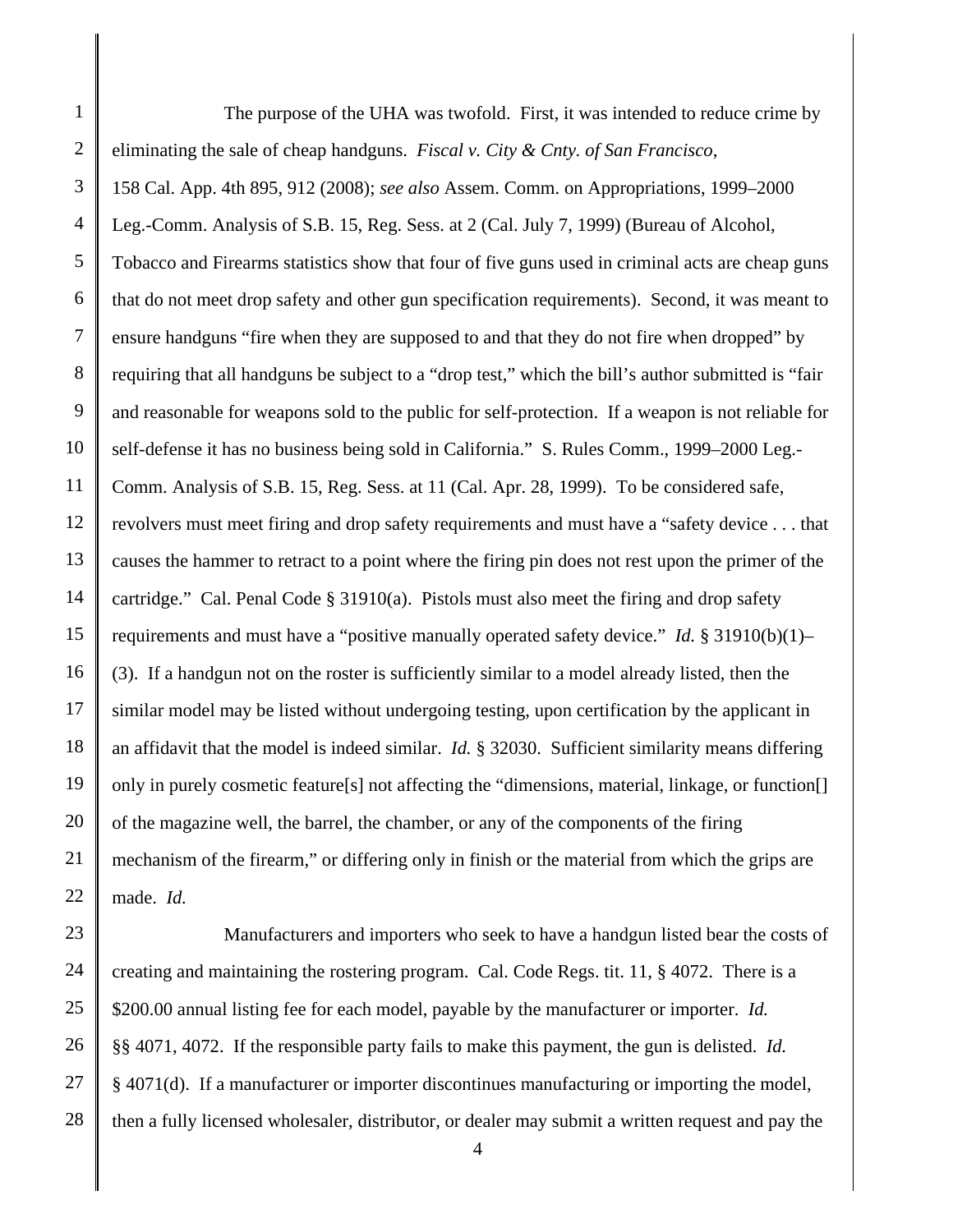1 2 3 4 5 6 7 8 9 10 11 12 13 14 15 16 17 18 19 20 21 22 23 24 25 26 27 listing fee to maintain the model on the roster. *Id.* § 4070(d). Similarly, if a listing has lapsed or was removed for lack of payment, a manufacturer, importer, or "other responsible party" may submit a written request to have the model relisted. *Id.* § 4070(e). "'Responsible party' includes, but is not limited to, firearm manufacturers/importers and law enforcement agencies." *Id.* § 4049(s). The UHA was amended in 2003, requiring among other things that center fire<sup>1</sup> semiautomatic<sup>2</sup> pistols not listed by January 2007 come equipped with two additional safety features: a "chamber load indicator," which is "a device that plainly indicates that a cartridge is in the firing chamber"; and a magazine disconnect mechanism, which is a "mechanism that prevents a semiautomatic pistol that has a detachable magazine from operating to strike the primer of ammunition in the firing chamber when a detachable magazine is not inserted in the semiautomatic pistol." Cal. Penal Code §§ 32010(d), 16380, 16900. Not every chamber load indicator ("CLI") meets the statutory requirement. Rather, each CLI must be "designed and intended to indicate to a reasonably foreseeable adult user of the pistol, without requiring the user to refer to a user's manual or any other resource other than the pistol itself, whether a cartridge is in the firing chamber." *Id.* § 16380. Rimfire<sup>3</sup> semiautomatic pistols do not require a CLI but do require a magazine-disconnect mechanism ("MDM"). *See id.* § 32010(d). The CLI requirement took effect in January 2007, while the MDM requirement took effect a year earlier, in January 2006. <u>1</u>  $1$  Center fire ammunition "fires when the primer at the bottom-center of the cartridge case is struck and thus ignited by the gun's firing pin." Pls.' Corrected Mot. Summ. J. ("Pls.' Mot.") at 1 n.1, ECF No. 67-1. 2 A semiautomatic gun fires "only one shot with each pull of the trigger." *Heller v. District of Columbia* (*Heller II*), 670 F.3d 1244, 1263 (D.C. Cir. 2011) (internal quotation marks omitted). The energy of the just-fired bullet causes ejection of the spent case and the loading of the next cartridge, enabling rapid firing. Pls.' Mot. at 1 n.2.  $3$  Rimfire ammunition incorporates the primer into the bottom rim of the case; when the

rim is struck by the firing pin, the primer ignites the gun powder. Pls.' Mot. at 2 n.3. For technical reasons, plaintiffs assert, CLIs are not feasible for firearms that use rimfire ammunition. *Id.*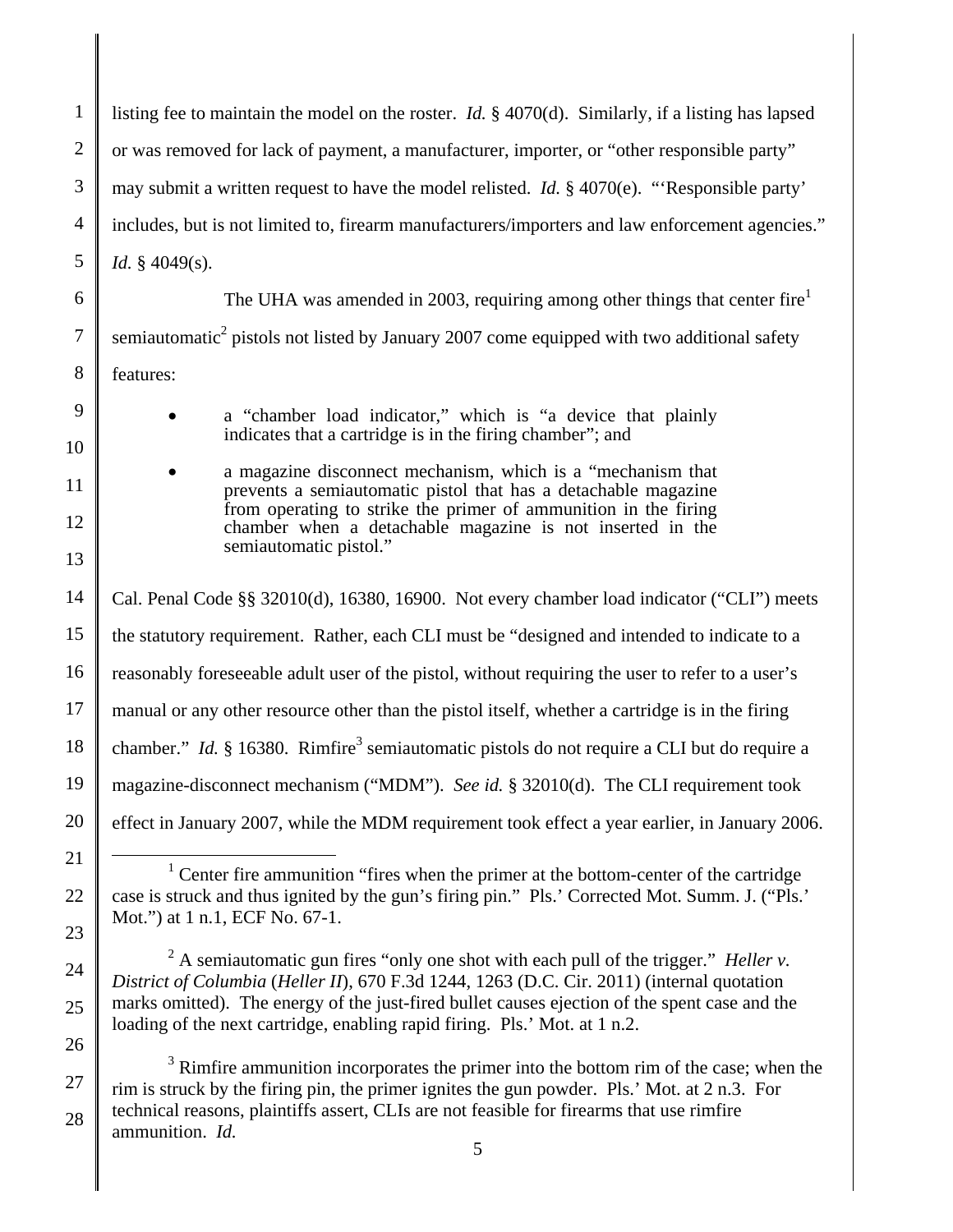1 2 Handguns that appeared on the roster prior to an effective date are grandfathered in and need not comply with the respective requirements. *See id.*

3 4 5 6 7 8 9 10 11 In 2007, the Legislature also passed the Crime Gun Identification Act ("CGIA"). Assem. B. 1471, 2007–2008 Leg., Reg. Sess. § 1 (Cal. 2007). This legislation imposed a microstamp-technology requirement, amending the UHA to expand the definition of "unsafe" handguns to include "semiautomatic pistols that are not designed and equipped with a microscopic array of characters that identify the make, model, and serial number of the pistol . . . and that are transferred by imprinting on each cartridge case when the firearm is fired." Assem. B. 1471, 2007–2008 Leg., Reg. Sess. Leg. Counsel Digest (Cal. 2007). In theory, a gun equipped with the technology imprints every bullet fired with a "microstamp" that identifies the weapon and owner.

12 13 14 15 16 17 18 According to the bill's author, the CGIA "is about catching criminals." Assem. Comm. on Pub. Safety, 2007–2008 Leg.-Comm. Analysis of Assem. B. 1471, Reg. Sess. at 2 (Cal. Apr. 17, 2007). Proponents claimed generally it would: "(a) help law enforcement solve handgun crimes; (b) help reduce gang-violence; and (c) help reduce gun trafficking of new semiautomatic handguns." *Id.* Moreover, they claimed the legislation would "place<sup>[]</sup> no additional burden [on] gun owners," because the "additional cost w[ould] be \$0.50 to \$2 a gun and no new licenses or permits [would be] required." *Id.*

19 20 21 22 23 24 The opposition countered that "[m]andating [micro-stamping technology] . . . at th[at] time would be excessively premature as it [could] []not be scientifically justified, and it ha<sup>[d]</sup> not been proven to be practical in implementation." *Id.* at 4. Further, the opposition noted that as of 2007, "micro-stamping [wa]s a 'sole source' technology" and that the costs "would not be contained by realistic competition," "result[ing] [in] higher costs for retailers and their customers." *Id.* at 4–5.

25 26 27 28 The Legislature addressed opponents' concern about microstamping's status as a sole-source technology, conditioning implementation of the requirement on DOJ certification "that the technology used to create the imprint is available to more than one manufacturer unencumbered by any patent restrictions." Cal. Penal Code  $\S$  31910(b)(7)(A). Thus, although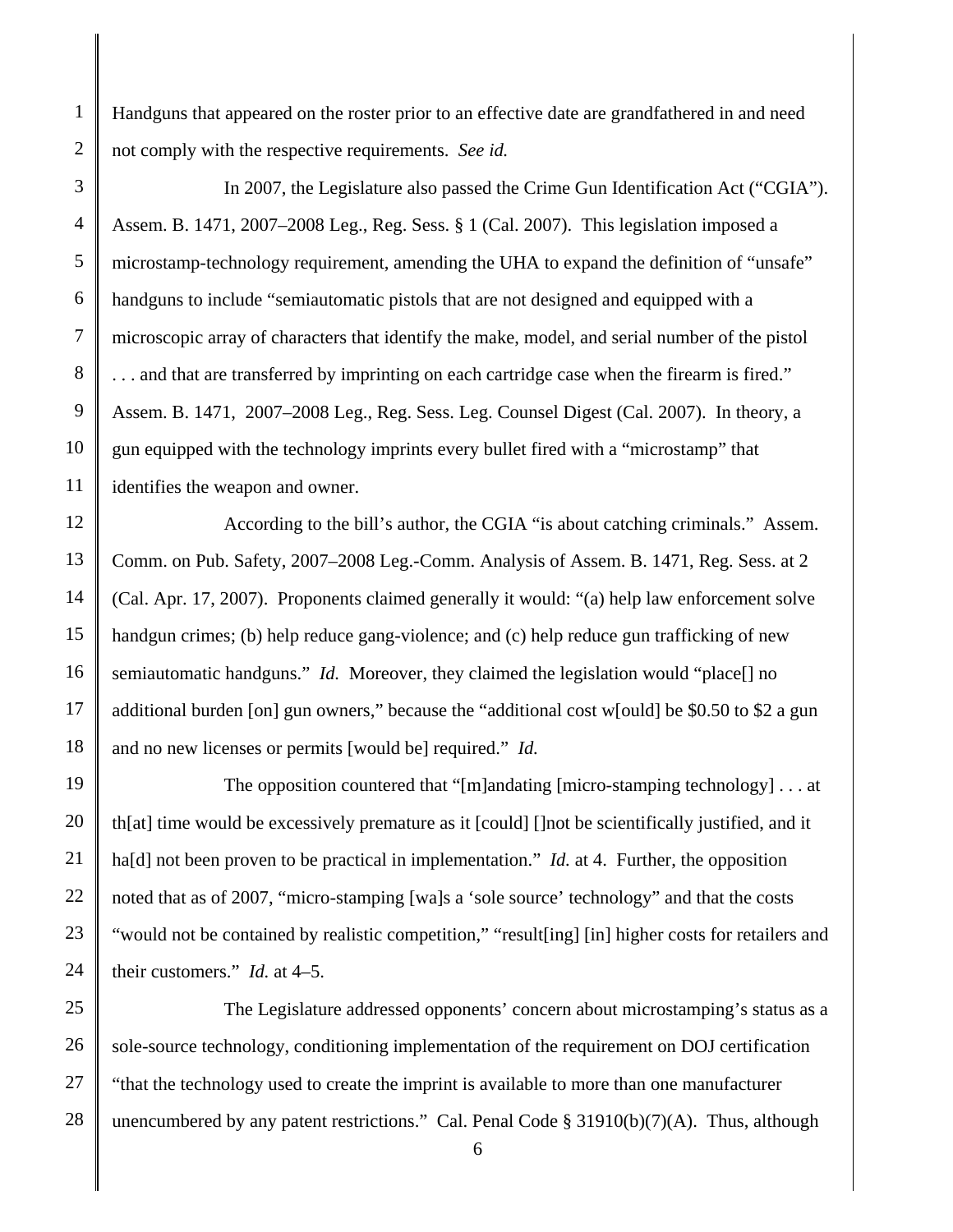| $\mathbf{1}$   | the microstamping bill was signed into law in October 2007, Assem. B. 1471, 2007–2008 Leg.,                                                                                                             |  |
|----------------|---------------------------------------------------------------------------------------------------------------------------------------------------------------------------------------------------------|--|
| $\overline{2}$ | Reg. Sess. (Cal. 2007), the requirement did not take effect until May 2013, when the DOJ                                                                                                                |  |
| 3              | issued the required certification. DOJ Information Bulletin, Ex. N at 2, ECF No. 61-21. <sup>4</sup> Guns                                                                                               |  |
| $\overline{4}$ | listed prior to the May 2013 date are grandfathered. DOJ Information Bulletin at 3. Despite                                                                                                             |  |
| 5              | the DOJ certification, "[n]o handguns currently available for sale in the United States have                                                                                                            |  |
| 6              | microstamping technology that satisfies the requirements of California's Handgun Roster                                                                                                                 |  |
| 7              | Law," Interrog. No. 4, Ex. O at 3, ECF No. 61-22, and no manufacturer has submitted a                                                                                                                   |  |
| 8              | handgun that complies with the UHA's microstamping provision for approval, Interrog. No. 8,                                                                                                             |  |
| 9              | Ex. N at 4, ECF No. 61-23.                                                                                                                                                                              |  |
| 10             | Finally, the UHA includes several exemptions from the rostering scheme, some                                                                                                                            |  |
| 11             | of which were added in 2010:                                                                                                                                                                            |  |
| 12             | "Firearms listed as curios or relics" under federal law, <sup>5</sup> Cal. Penal                                                                                                                        |  |
| 13             | Code § 32000(b)(3);                                                                                                                                                                                     |  |
| 14             | The sale or purchase of a handgun to the DOJ or other law<br>enforcement organizations, including their "sworn members," for                                                                            |  |
| 15             | "use in the discharge of their official duties," id. $\S$ 32000(b)(4);                                                                                                                                  |  |
| 16             | Certain single-action <sup>6</sup> revolvers, <i>id.</i> § 32100; and                                                                                                                                   |  |
| 17             | The sale, loan, or transfer of any semiautomatic pistol to be used<br>solely as a prop during the course of a movie, television, or video<br>production, <i>id.</i> $\S$ 32110(h).                      |  |
| 18             |                                                                                                                                                                                                         |  |
| 19             | See Pls.' Undisputed Facts ¶ 39, ECF No. 63. Private party transfers, in which two parties who                                                                                                          |  |
| 20             | $4$ The court takes judicial notice of the issuance of the DOJ certification because it can<br>be "accurately and readily determined from sources whose accuracy cannot reasonably be                   |  |
| 21             | questioned." Fed. R. Evid. 201(b)(2); see Estate of Fuller v. Maxfield & Oberton Holdings,                                                                                                              |  |
| 22             | LLC, 906 F. Supp. 2d 997, 1004 (N.D. Cal. 2012) (citing Daniels-Hall v. Nat'l Educ. Ass'n,<br>629 F.3d 992, 998–99 (9th Cir. 2010) ("It is appropriate to take judicial notice of this                  |  |
| 23             | information, as it was made publicly available by government entities $\dots$ .").                                                                                                                      |  |
| 24             | <sup>5</sup> Federal law defines curios or relics as "[f]irearms which are of special interest to                                                                                                       |  |
| 25             | collectors by reason of some quality other than is associated with firearms intended for sporting<br>use or as offensive or defensive weapons." 27 Fed. Reg. § 478.11. Additionally, a firearm          |  |
| 26             | must fall within one of three categories to be considered a relic, such as "[f]irearms which were<br>manufactured at least 50 years prior to the current date, but not including replicas thereof." Id. |  |
| 27             |                                                                                                                                                                                                         |  |
| 28             | $6$ "Single-action" refers to a gun's trigger function. In a single-action gun, the trigger<br>drops the hammer only after the gun is cocked. Pls.' Mot. at 6 n.4.                                      |  |
|                |                                                                                                                                                                                                         |  |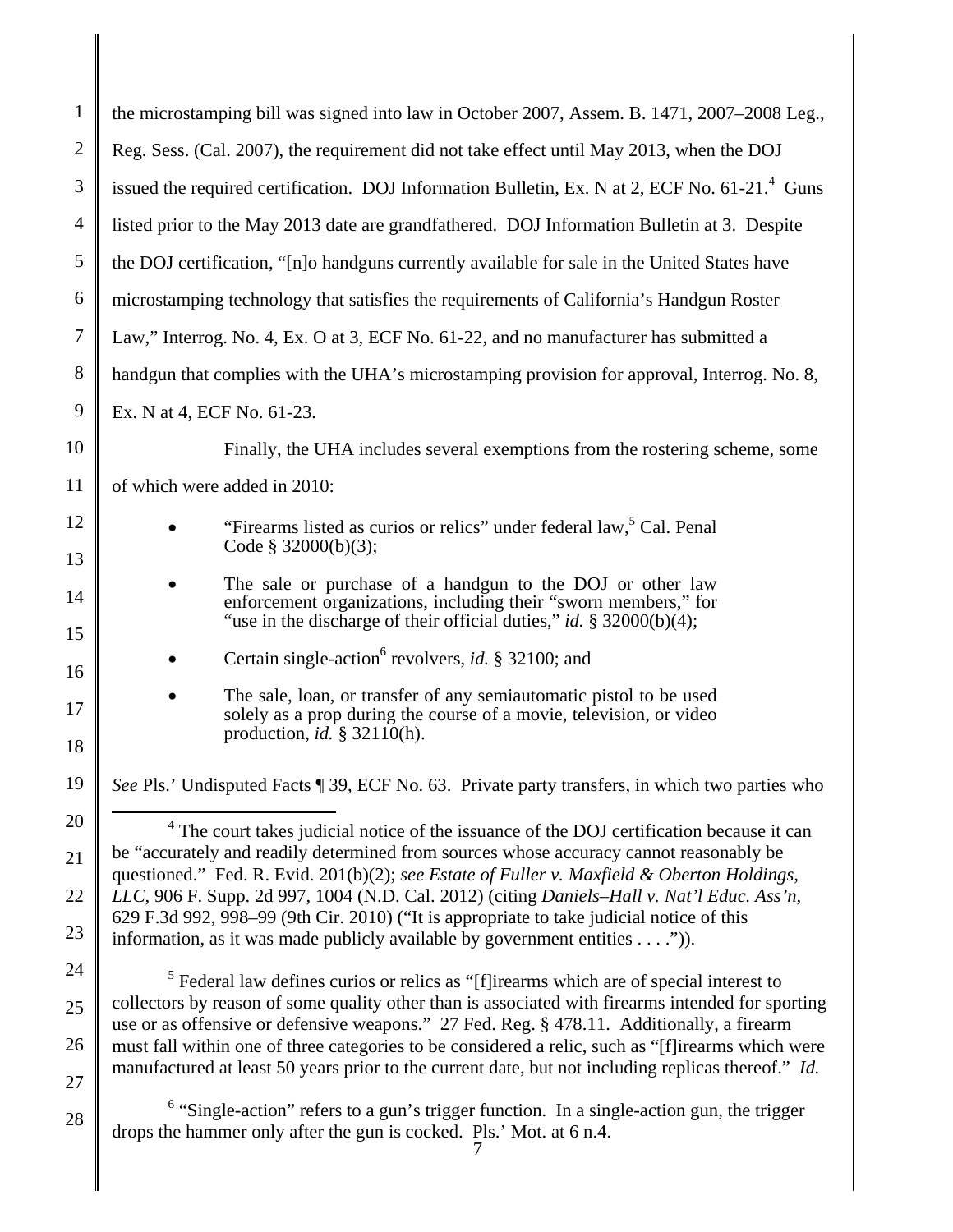1 2 3 are not licensed firearm dealers wish to enter into a sale, are likewise unencumbered by the UHA. *See* Cal. Penal Code § 32110(a). Additional exemptions exist, but plaintiffs do not challenge them.

4

#### C. SUMMARY OF CLAIMS

5 6 7 8 Plaintiffs bring two claims: (1) violation of the Second Amendment and (2) violation of the Equal Protection Clause of the Fourteenth Amendment. SAC ¶¶ 63, 65. They seek injunctive relief, declaratory relief, costs of suit, and any other relief the court deems appropriate.

9 10 11 12 13 14 15 16 17 18 19 20 21 22 23 24 25 26 27 28 Plaintiffs argue the UHA violates the Second Amendment because it bars the purchase of certain handguns that are "in common use" and therefore, constitutionally protected under *District of Columbia v. Heller*, 554 U.S. 570, 573 (2008). These handguns may not be manufactured or sold in California because they: (1) have not been tested for firing and drop safety; (2) are not listed due to nonpayment of an annual listing fee; (3) do not have a CLI, MDM, or both; or (4) do not have microstamping technology. Pls.' Mot. at 13. Plaintiffs stated at hearing that their facial and as-applied challenges are "the same" but wished to "preserve [their] arguments." Dec. 16, 2013 Hr'g Tr.  $5:11-17$ , ECF No. 79. Each plaintiff identifies a particular handgun that he or she seeks to purchase from a willing seller but cannot buy because that handgun is not on the UHA roster: Plaintiff Peña seeks to purchase an unlisted Para USA (Para Ordnance) P1345SR/ Stainless Steel .45 ACP 4.25". This gun was previously listed on the roster but removed in December 2005. Def.'s Resp. to Pls.' Undisputed Facts ¶¶ 43–44, ECF No. 74-8. Plaintiff Vargas, who was born without an arm below the right elbow, seeks to purchase an unlisted Glock 21 SF with an ambidextrous magazine release. *Id.* ¶¶ 46–47, 49. This model is not listed, but the same model without the ambidextrous magazine release is listed. Further, the UHA permits plaintiff to buy the listed model and have it subsequently fitted with the ambidextrous magazine release. *Id.* ¶¶ 50–51. Glock attempted to roster the model with the ambidextrous magazine release, but the DOJ determined it was not sufficiently similar to the listed model to be listed without independent testing. Decl. of Leslie McGovern ("McGovern Decl.") ¶ 9, ECF 74-1. Plaintiff Croston seeks to purchase an unlisted Springfield Armory XD-45 Tactical 5" Bi-Tone stainless steel/black handgun in .45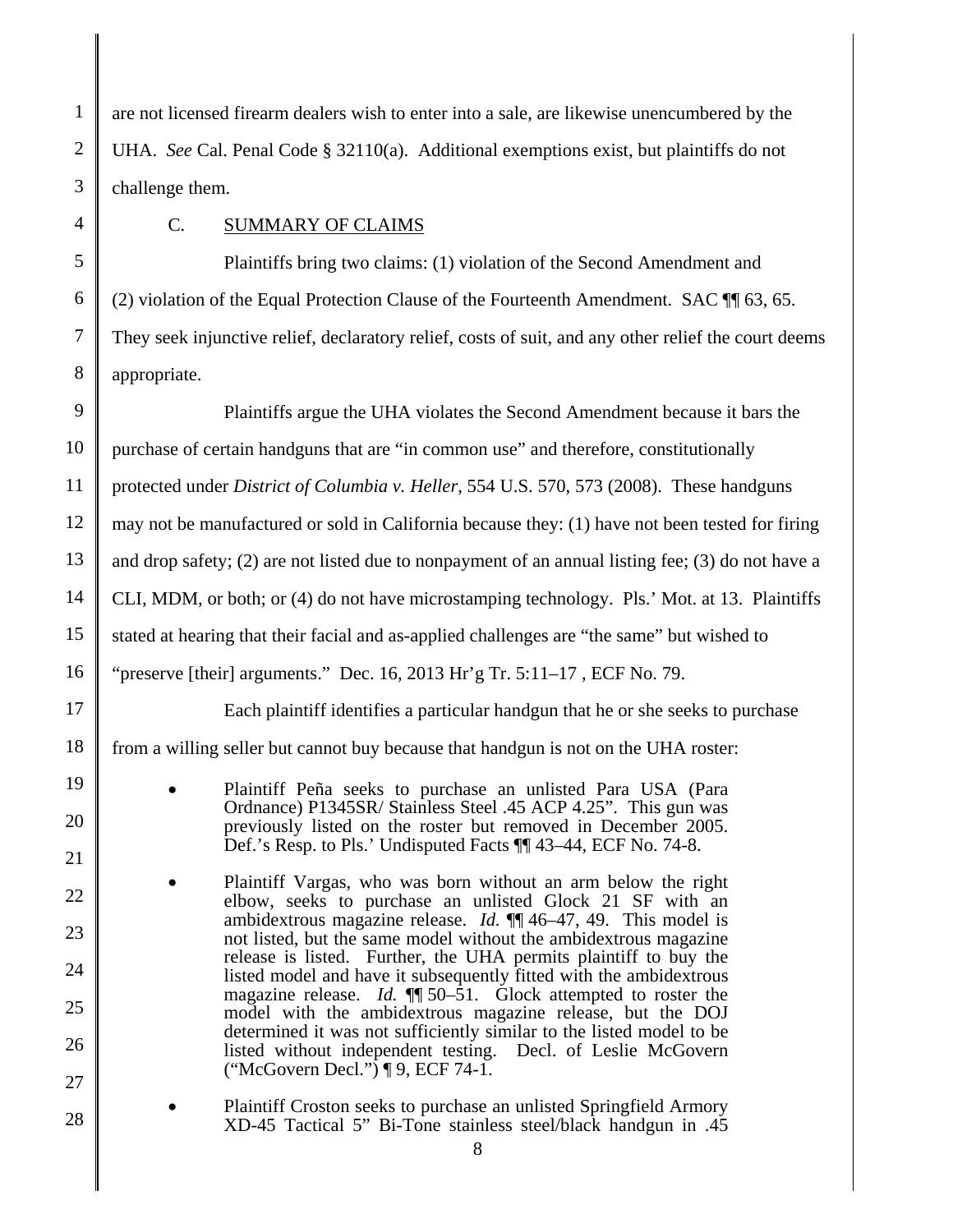| 1<br>$\overline{2}$ | ACP, model number XD9623. Def.'s Resp. to Pls.' Undisputed<br>Facts $\P$ 54. This gun is grandfathered onto the roster but only in<br>other colors. This particular color is not listed because, plaintiffs<br>assert, it was released after the CLI and MDM requirements went |  |
|---------------------|--------------------------------------------------------------------------------------------------------------------------------------------------------------------------------------------------------------------------------------------------------------------------------|--|
| 3<br>4              | into effect. SAC ¶ 50–52. Plaintiffs also assert that the XD-45<br>has a CLI but that the DOJ decided it was inadequate. $Id. \P$ 53.<br>Defendant's undisputed evidence shows that the XD9623 was                                                                             |  |
| 5                   | never submitted for rostering, whether as a similar gun or for<br>testing in its own right. McGovern Decl. $\P$ 5.                                                                                                                                                             |  |
| 6<br>7              | Plaintiff Thomas seeks to purchase an unlisted High Standard<br>Buntline style revolver, the handgun at issue in <i>Heller</i> . SAC<br>$\P$ 54–55. This model of revolver has never been submitted for<br>DOJ testing. McGovern Decl. ¶ 7.                                    |  |
| 8                   | Plaintiffs assert the UHA violates the Equal Protection Clause because it bars                                                                                                                                                                                                 |  |
| 9                   | individual plaintiffs from possessing handguns that it permits other people to possess. SAC                                                                                                                                                                                    |  |
| 10                  | <b>165.</b> In plaintiffs' estimation, the UHA "arbitrarily distinguishes between otherwise identical                                                                                                                                                                          |  |
| 11                  | firearms, inherently making arbitrary distinctions among the people who would possess them,                                                                                                                                                                                    |  |
| 12                  | and arbitrarily bars people from possessing handguns deemed safe for others." Pls.' Mot. at 9.                                                                                                                                                                                 |  |
| 13                  | Thus, they conclude, it is unconstitutional. Id.                                                                                                                                                                                                                               |  |
| 14                  | D.<br>PROCEDURAL HISTORY                                                                                                                                                                                                                                                       |  |
| 15                  | Plaintiffs filed suit in April 2009. Compl. at 10, ECF No. 1. Due to the Ninth                                                                                                                                                                                                 |  |
| 16                  | Circuit's then-pending decision in Nordyke v. King, the previously assigned district judge                                                                                                                                                                                     |  |
| 17                  | stayed the action in October 2009. October 2, 2009 Order at 5, ECF No. 24. In part to permit                                                                                                                                                                                   |  |
| 18                  | reconsideration in light of McDonald v. City of Chicago, 561 U.S. 742, 130 S. Ct. 3020, 3026                                                                                                                                                                                   |  |
| 19                  | $\ $ (2010), the <i>Nordyke</i> opinion was delayed. It ultimately issued, after rehearing en banc, in June                                                                                                                                                                    |  |
| 20                  |                                                                                                                                                                                                                                                                                |  |
| 21                  | $\frac{7}{7}$ There is no evidence in the record indicating why the DOJ considered model number                                                                                                                                                                                |  |
| 22                  | XD9623's CLI inadequate. There is, however, a letter from the DOJ to Debra Else at                                                                                                                                                                                             |  |
| 23                  | Springfield Armory stating that models XD9611, XD9660, and XD9665 were not listed<br>because their CLIs did not comply with DOJ regulations for CLIs, codified at title 11                                                                                                     |  |
| 24                  | section 4060(d)(1) of the California Code of Regulations. Pls.' Mot. for Summ. J., Ex. A at 4,<br>ECF No. 61-8. These models' CLIs did not comply because they did not inform a "reasonably                                                                                    |  |
| 25                  | foreseeable adult user of the pistol," without consulting a user's manual, that there was a round<br>in the chamber. <i>Id.</i> at 5. The DOJ made this determination by asking six randomly selected                                                                          |  |
| 26                  | "non-sworn" employees of the Firearms Division whether they could tell these models were                                                                                                                                                                                       |  |
| 27                  | loaded by looking at the CLIs; only one employee of the six could in fact tell. Id. Defendant<br>provides a declaration from Leslie McGovern, Associate Governmental Program Analyst at the<br>VDOCA21                                                                         |  |

28 DOJ, which states that the XD9623 has never been submitted for testing, an assertion plaintiffs' evidence does not contradict. McGovern Decl. ¶ 5.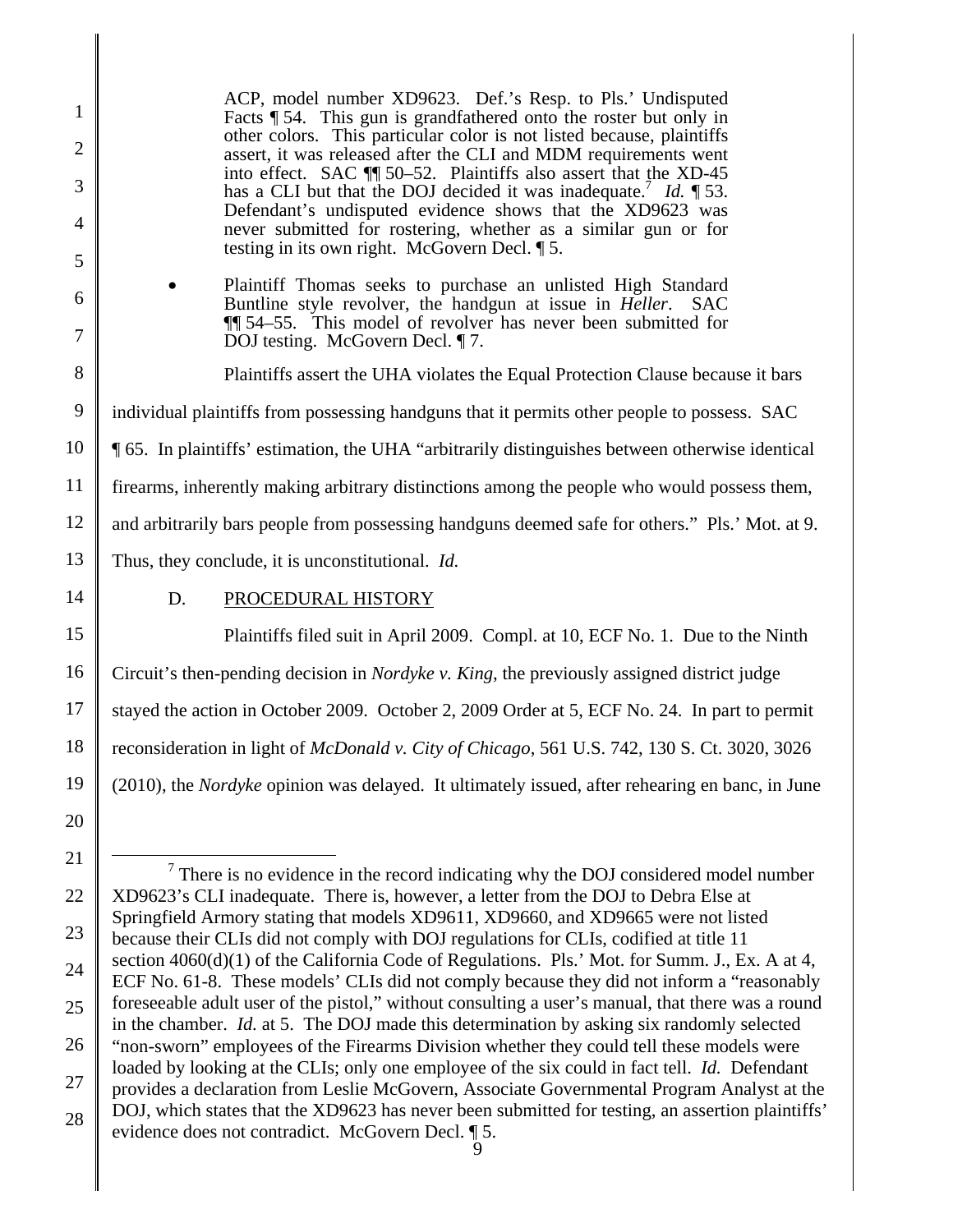1 2 2012. *Nordyke v. King*, 681 F.3d 1041, 1043 (9th Cir. 2012) (en banc).<sup>8</sup> This court subsequently lifted the stay in this case in August 2012. Minute Order, ECF No. 42.

3 4 5 6 7 8 9 10 11 12 After the court lifted the stay, plaintiffs amended the complaint to account for the microstamping provision, which had since taken effect, making other amendments as well. *See, e.g.*, SAC ¶¶ 7, 19. Plaintiffs filed the operative Second Amended Complaint in June 2013, *id.* at 12, and defendants answered the following month, Def.'s Answer at 5, ECF No. 54. The parties simultaneously filed the instant cross-motions in October 2013, and plaintiffs filed a corrected memorandum in support of their motion in November 2013. Following the hearing in December 2013, the court ordered supplemental briefing, June 5, 2014 Order at 1–2, ECF No. 89, and both parties filed briefs, Def.'s Supp. Br. at 1, ECF No. 90; Pls.' Supp. Br. at 1, ECF No. 91. Plaintiffs filed notices of supplemental authority on February 14, 2014, October 2, 2014, and February 12, 2015. ECF Nos. 83, 92, 93.

13 II. STANDING

14

# A. INDIVIDUAL STANDING

15 16 17 18 19 20 21 22 23 24 25 Article III's "case or controversy" language imposes on "the party invoking federal jurisdiction" the burden of establishing constitutional standing. *Lujan v. Defenders of Wildlife*, 504 U.S. 555, 561 (1992); *Clapper v. Amnesty Int'l*, \_\_ U.S. \_\_, 133 S. Ct. 1138, 1146 (2013). To meet this burden, a plaintiff must show injury that is "[1] concrete, particularized, and actual or imminent; [2] fairly traceable to the challenged action; and [3] redressable by a favorable ruling." *Id.* (quoting *Monsanto Co. v. Geertson Seed Farms*, 561 U.S. 139, 149  $(2010)$ ). "[T]he irreducible constitutional minimum" requires that "the plaintiff suffer[] ... invasion of a legally protected interest." *Lujan*, 504 U.S. at 560; *Jackson v. City & Cnty. of San Francisco*, 746 F.3d 953, 967 (9th Cir. 2014). Further, when seeking injunctive relief, a plaintiff must show "a very significant possibility of future harm." *Mortensen v. Cnty. of Sacramento*, 368 F.3d 1082, 1086 (9th Cir. 2004) (internal quotation marks omitted). On

26

27

 <sup>8</sup> *Nordyke* emphasizes "the crucial difference, with respect to constitutional analysis, between the government exercising the power to regulate . . . as lawmaker, and the government acting as proprietor . . . ." 681 F.3d at 1044–45 (citation and internal quotation marks omitted). Those facts are not before the court; thus, *Nordyke* is of limited utility here. *See id.*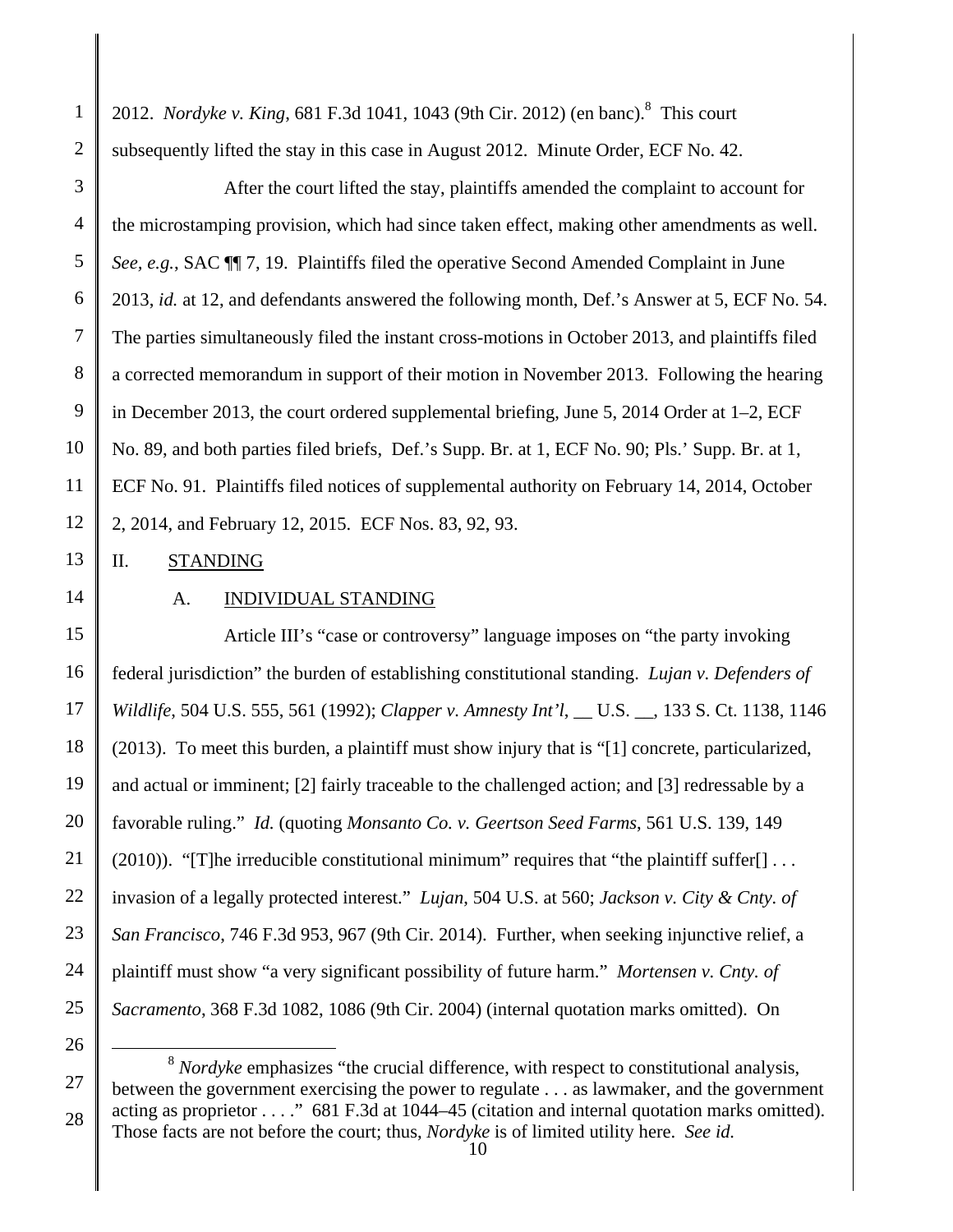1 2 3 summary judgment, a "plaintiff can no longer rest on . . . mere allegations, but must set forth by affidavit or other evidence specific facts, which for purposes of the . . . motion will be taken to be true." *Lujan*, 504 U.S. at 561 (citations and internal quotation marks omitted).

4 5 6 7 8 9 10 Here, the individual plaintiffs claim that because the UHA "constitute<sup>[s]</sup> a massive ban on handguns," Pls.' Mot. at 9, including the handguns plaintiffs seek to purchase, they are injured in several ways. Plaintiffs say they suffer: (1) "fear [of] arrest, prosecution, fine and incarceration if [they] complete[] th[ese] purchases," *id.* at 6–7; (2) "increased costs in transporting and transferring . . . firearms from out-of-state dealers that they would not suffer if the firearms were available for sale in California," *id.* at 13; (3) "a significant loss of . . . price competition," *id.*; and (4) "a significant loss of choice," *id*.

11 12 13 14 15 16 17 18 19 20 Plaintiffs have not established injury on the first asserted basis. Where "persons hav[e] no fears of state prosecution except those that are imaginary or speculative, [they] are not to be accepted as appropriate plaintiffs . . . ." *Younger v. Harris*, 401 U.S. 37, 42 (1971). Here, although each plaintiff claims to "fear arrest, prosecution, fine and incarceration" for purchase of an unlisted weapon, the UHA criminalizes only those who "manufacture[] or cause[] to be manufactured, import[] into the state for sale, keep[] for sale, offer[] or expose[] for sale, give[] or lend[]" such weapons. Cal. Penal Code § 32000. The statute does not criminalize the purchase or mere possession of an unlisted weapon. *Id.* Because this alleged injury is therefore "imaginary or speculative," it is insufficient to confer standing. *Younger*, 401 U.S. at 42.

21 22 23 24 25 26 27 28 Plaintiffs have also failed to establish injury on the second and third asserted bases. Although "palpable economic injuries have long been recognized as sufficient to lay the basis for standing," *Sierra Club v. Morton*, 405 U.S. 727, 733 (1972), here, plaintiffs have adduced no "specific facts" to support their "mere allegations" as required under *Lujan*, 504 U.S. at 561. The record is devoid of affidavit testimony or other evidence indicating the actual "costs [of] transporting and transferring . . . firearms from out-of-state," or plaintiffs' likelihood of incurring such costs. Pls.' Mot. at 9. Similarly, plaintiffs have not directed the /////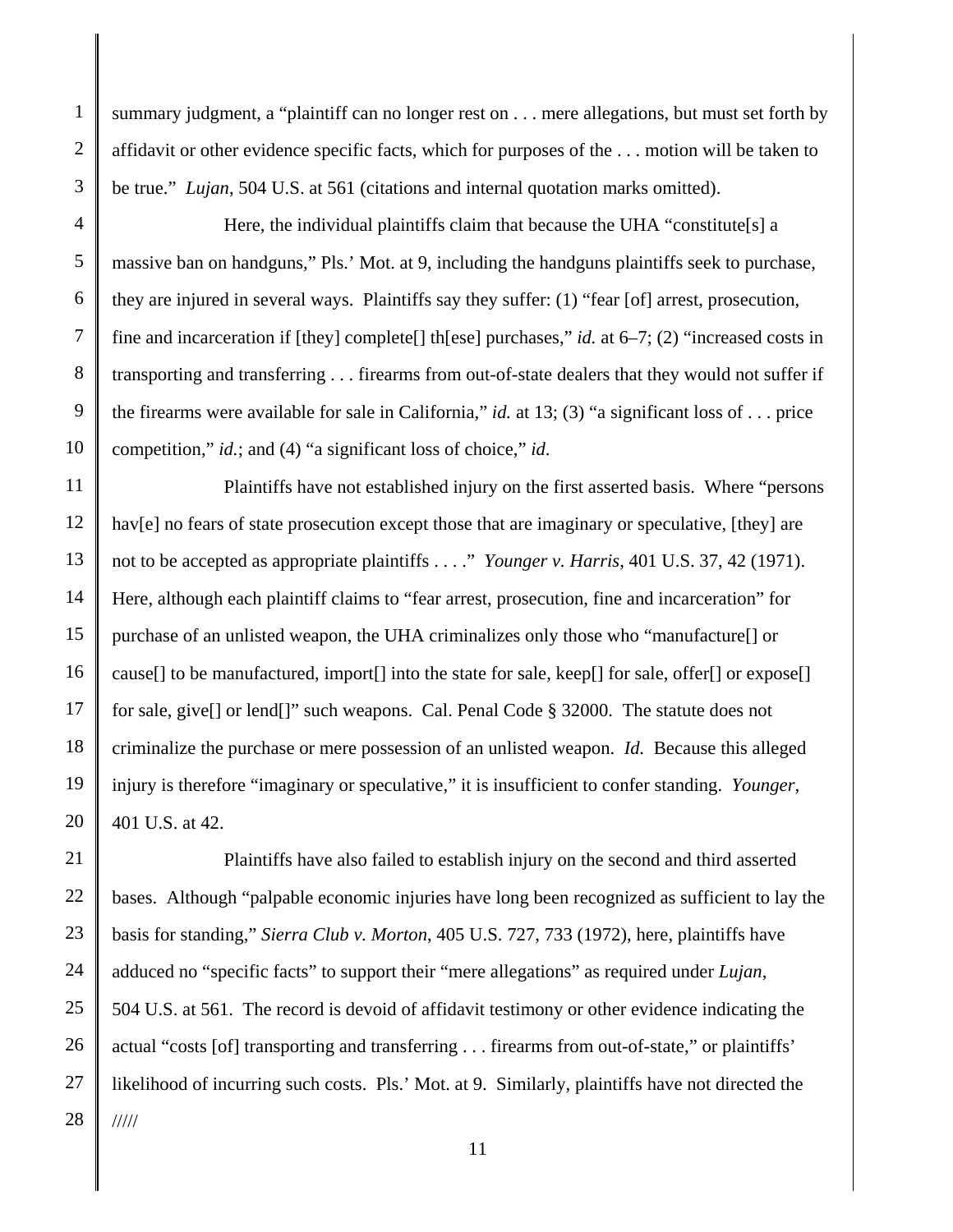court's attention to data evincing loss of price competition in California resulting from the UHA. Plaintiffs have not established injury sufficient to confer standing on these bases.

3 4 5 6 7 8 9 10 11 12 Plaintiffs' fourth and final asserted basis presents a closer question. Plaintiffs claim injury because the UHA causes "a significant loss of choice" in plaintiffs' selection of "handguns whose possession and use is secured by the Second Amendment." Pls.' Mot. at 9. Injury requires "'invasion of a legally protected interest.'" *United States v. Windsor*, \_\_\_ U.S. \_\_\_, 133 S. Ct. 2675, 2685 (2013) (quoting *Lujan*, 504 U.S. at 560); *see also Jackson*, 746 F.3d at 967. To determine whether an invasion has occurred, the court must first define the right at issue. Thus, determining whether prosecution of third-party gun sellers and manufacturers, who are not before the court, invades plaintiffs' Second Amendment rights is necessary to resolution of both standing and the merits of plaintiffs' claims. Accordingly, "standing and the merits are inextricably intertwined." *Holtzman v. Schlesinger*, 414 U.S. 1316, 1319 (1973).

13 14 15 16 17 18 19 20 21 22 23 In such cases, the court must address the merits, as it does below. *See City of Revere v. Mass. Gen. Hosp.*, 463 U.S. 239, 243 n.5 (1983) (addressing merits where Court "could not resolve the question [of] . . . standing without addressing the constitutional issue"); *Holtzman*, 414 U.S. at 1319 ("If applicants are correct on the merits they have standing . . . . The case in that posture is in the class of those where standing and the merits are inextricably intertwined."). *But see Baker v. Carr*, 369 U.S. 186, 208 (1962) ("It would not be necessary to decide whether appellants' allegations of impairment of their [constitutional rights] . . . will, ultimately, entitle them to relief, in order to hold that they have standing to seek it. If such impairment does produce a legally cognizable injury, they are among those who have sustained it."). In so doing, however, the court does not assume injury has occurred. *Cf. Lujan*, 504 U.S. at 560 (holding injury may not be "hypothetical").

24

1

2

#### B. ORGANIZATIONAL STANDING

25 26 27 28 An organization may sue in its own or in a representative capacity. *See United Food & Commercial Workers v. Brown Group*, 517 U.S. 544, 556 (1996). If suing in its own capacity, it must establish the same elements as an individual plaintiff. *Lujan*, 504 U.S. at 560. In a representative capacity, however, "an association has standing to bring suit on behalf of its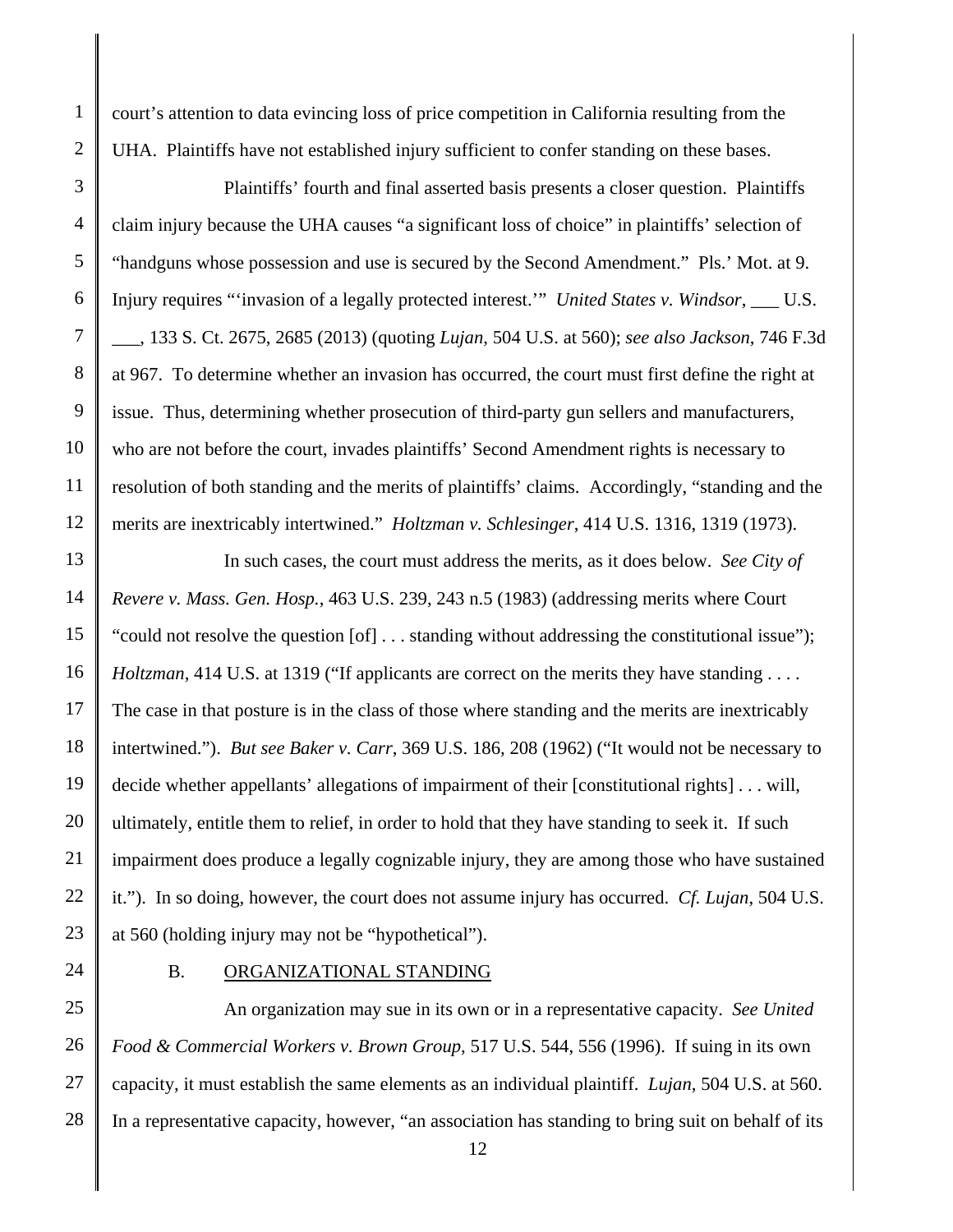1 2 3 4 members when: (a) its members would otherwise have standing to sue in their own right; (b) the interests it seeks to protect are germane to the organization's purpose; and (c) neither the claim asserted nor the relief requested requires the participation of individual members in the lawsuit." *Hunt v. Wash. State Apple Adver. Comm'n*, 432 U.S. 333, 343 (1977).

5 6 7 8 9 10 11 12 13 14 15 16 17 18 Here, organizational plaintiffs CGF and SAF join the five individual plaintiffs in the action. As noted, CGF's purposes "include supporting the California firearms community by promoting education for all stakeholders about California and federal firearm laws, rights and privileges, and securing, defending and protecting the civil rights of California gun owners, who are its members and supporters." Decl. of Gene Hoffman, Jr. ("Hoffman Decl.") ¶ 3, ECF No. 61-7. SAF's purposes "include education, research, publishing and legal action focusing on the Constitutional right to privately own and possess firearms, and the consequences of gun control." Decl. of Alan Gottlieb ¶ 4, ECF No. 61-6. Both organizations attest that the UHA "regularly cause[s] the expenditure of resources . . . as people turn to [the] organization[s] for advice and information." *Id.* ¶ 6; Hoffman Decl. ¶ 5. Also as noted, plaintiffs Peña, Croston and Thomas are members of both CGF and SAF. Decl. of Ivan Peña ¶¶ 2–3, ECF No. 61-2; Decl. of Doña Croston ¶¶ 2–3, ECF No. 61-3; Decl. of Brett Thomas ¶¶ 2–3, ECF No. 61-5. Vargas is a member of SAF and a "participant in CGF activities." Decl. of Roy Vargas ¶¶ 2–3, ECF No. 61-4.

19 20 21 22 23 24 25 26 27 28 The organizational plaintiffs have established direct standing. "An organization may establish a sufficient injury in fact if it substantiates by affidavit . . . that a challenged statute or policy frustrates the organization's goals and requires the organization to expend resources in representing clients they otherwise would spend in other ways." *Comite de Jornaleros de Redondo Beach v. City of Redondo Beach*, 657 F.3d 936, 943 (9th Cir. 2011) (citation and internal quotation marks omitted). However, "[a]n organization cannot manufacture . . . injury by incurring litigation costs or . . . choosing to spend money fixing a problem that otherwise would not affect the organization . . . . It must instead show that it would have suffered some other injury if it had not diverted resources to counteracting the problem." *Valle del Sol, Inc. v. Whiting*, 732 F.3d 1006, 1018 (9th Cir. 2013) (internal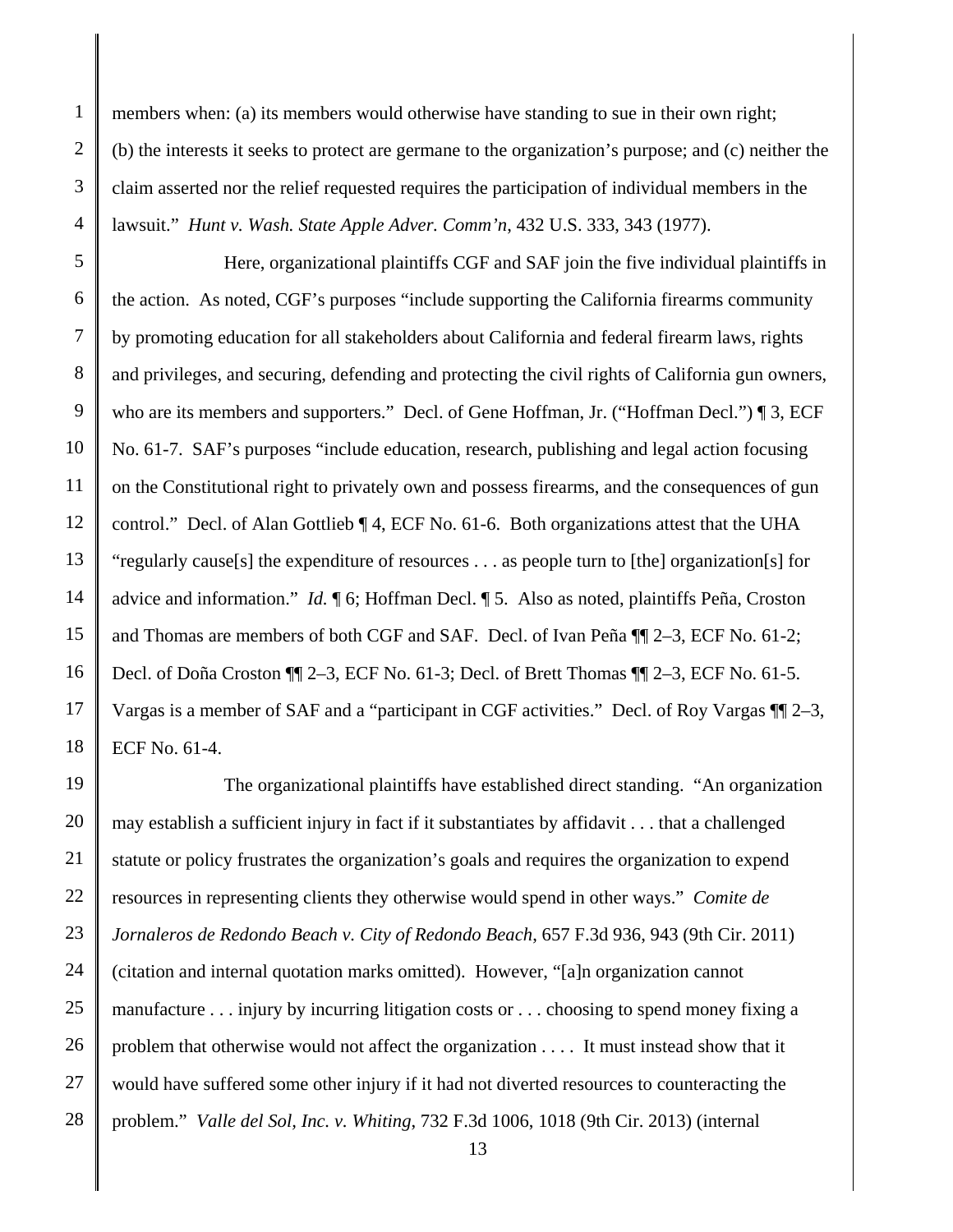1 2 3 4 5 6 quotation marks omitted). As the UHA imposes a number of regulations on firearms, it adversely affects the missions of CGF and SAF, both of which endeavor to protect the right of Californians to possess firearms. Further, the organizations attest to expending resources addressing the UHA that, in its absence, they could conserve or expend in other ways. Finally, there is no indication the injury is "manufacture[d]," as the UHA would increase the organizations' expenditures, even barring direct involvement in the instant litigation.

7

8

Having found direct standing, the court declines to address representational standing.

9 III. STANDARD

10 11 12 13 14 15 16 17 18 19 20 21 Summary judgment is proper where "there is no genuine dispute as to any material fact and the movant is entitled to judgment as a matter of law." Fed. R. Civ. P. 56(a). "Material" facts are those that "might affect the outcome of the suit under the governing law," *Anderson v. Liberty Lobby, Inc.*, 477 U.S. 242, 248 (1986), and an "issue of fact [is] . . . 'genuine'" where established by the presence or absence of "specific facts," not mere "metaphysical doubt," *Matsushita Elec. Indus. Co. v. Zenith Radio Corp.*, 475 U.S. 574, 586 (1986). A moving party is entitled to judgment as a matter of law "[w]here the record taken as a whole could not lead a rational trier of fact to find for the non-moving party . . . ." *Id.* at 587 (citing *First Nat'l Bank of Ariz. v. Cities Serv. Co.*, 391 U.S. 253, 289 (1968)); *accord* Fed. R. Civ. P. 50(a) ("If a party has been fully heard on an issue . . . and the court finds that a reasonable jury would not have a legally sufficient evidentiary basis to find for the party on that issue, the court may . . . grant a motion for judgment as a matter of law . . . .").

22 23 24 25 26 27 28 The moving party bears the initial burden of showing "that there is an absence of evidence to support the nonmoving party's case." *Celotex Corp. v. Catrett*, 477 U.S. 317, 325 (1986). If the moving party does so successfully, the burden shifts to the nonmoving party, who "must establish that there is a genuine issue of material fact . . . ." *Matsushita Elec. Indus. Co.*, 475 U.S. at 585. In carrying their burdens, both parties must "cit[e] to particular parts of materials in the record . . . or show[] that the materials cited do not establish the absence or presence of a genuine dispute, or that an adverse party cannot produce admissible evidence to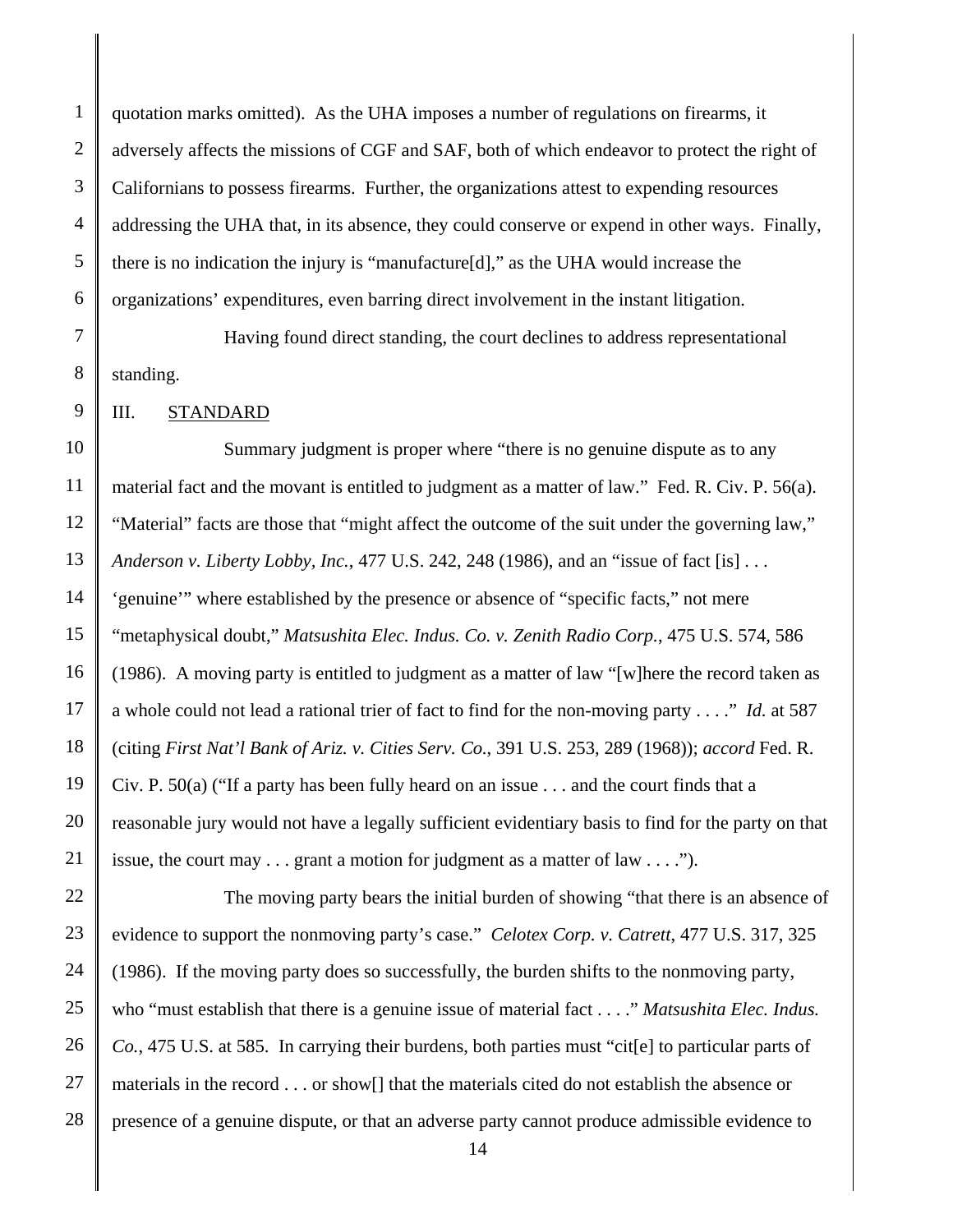1 2 3 4 support the fact." Fed. R. Civ. P.  $56(c)(1)$ . On summary judgment, the court views all evidence and draws all inferences therefrom in the light most favorable to the nonmoving party. *Matsushita Elec. Indus. Co.*, 475 U.S. at 587–88; *Whitman v. Mineta*, 541 F.3d 929, 931 (9th Cir. 2008).

5 IV. ANALYSIS

6

## A. SECOND AMENDMENT

7 8 9 10 11 12 13 14 15 16 The Second Amendment provides: "A well regulated Militia, being necessary to the security of a free State, the right of the people to keep and bear Arms shall not be infringed." U.S. Const. amend. II. This language "confers an individual right to keep and bear arms," *Heller,* 554 U.S. at 622, "the core lawful purpose of [which] is self-defense," *id.* at 630; *Peruta v. Cnty. of San Diego*, 742 F.3d 1144, 1166 (9th Cir. 2014). The right, however, "is not unlimited." *Heller*, 554 U.S. at 626*.* Instead, it is tempered by "presumptively lawful regulatory measures," *id.* at 627 n.26, including "longstanding prohibitions on the possession of firearms by felons and the mentally ill," "laws forbidding the carrying of firearms in sensitive places such as schools and government buildings," and "laws imposing conditions and qualifications on the commercial sale of arms," *id.* at 626–27.

17 18 19 20 21 22 23 To determine whether a statute violates the Second Amendment, the Ninth Circuit has adopted a two-step approach "bear[ing] strong analogies to the Supreme Court's free-speech caselaw." *Jackson*, 746 F.3d at 960; *United States v. Chovan*, 735 F.3d 1127, 1136 (9th Cir. 2013). Under this framework, the court "(1) asks whether the challenged law burdens conduct protected by the Second Amendment and (2) if so, . . . appl[ies] an appropriate level of [heightened] scrutiny." *Chovan*, 735 F.3d at 1136. "[T]he rare law that 'destroys' the [Second Amendment] right[] requir[es] . . . per se invalidation." *Peruta*, 742 F.3d at 1170.

24 25 26 27 28 In this case, defendant contends the UHA does not burden the Second Amendment at step one because it is "presumptively lawful." Def.'s Opp'n to Pls.' Mot. ("Def.'s Opp'n") at 6, ECF No. 74. Alternatively, if the court reaches step two, defendant argues the UHA withstands even intermediate scrutiny. *Id.* at 10. For different reasons, plaintiffs also maintain the court need not apply means-ends scrutiny; because the UHA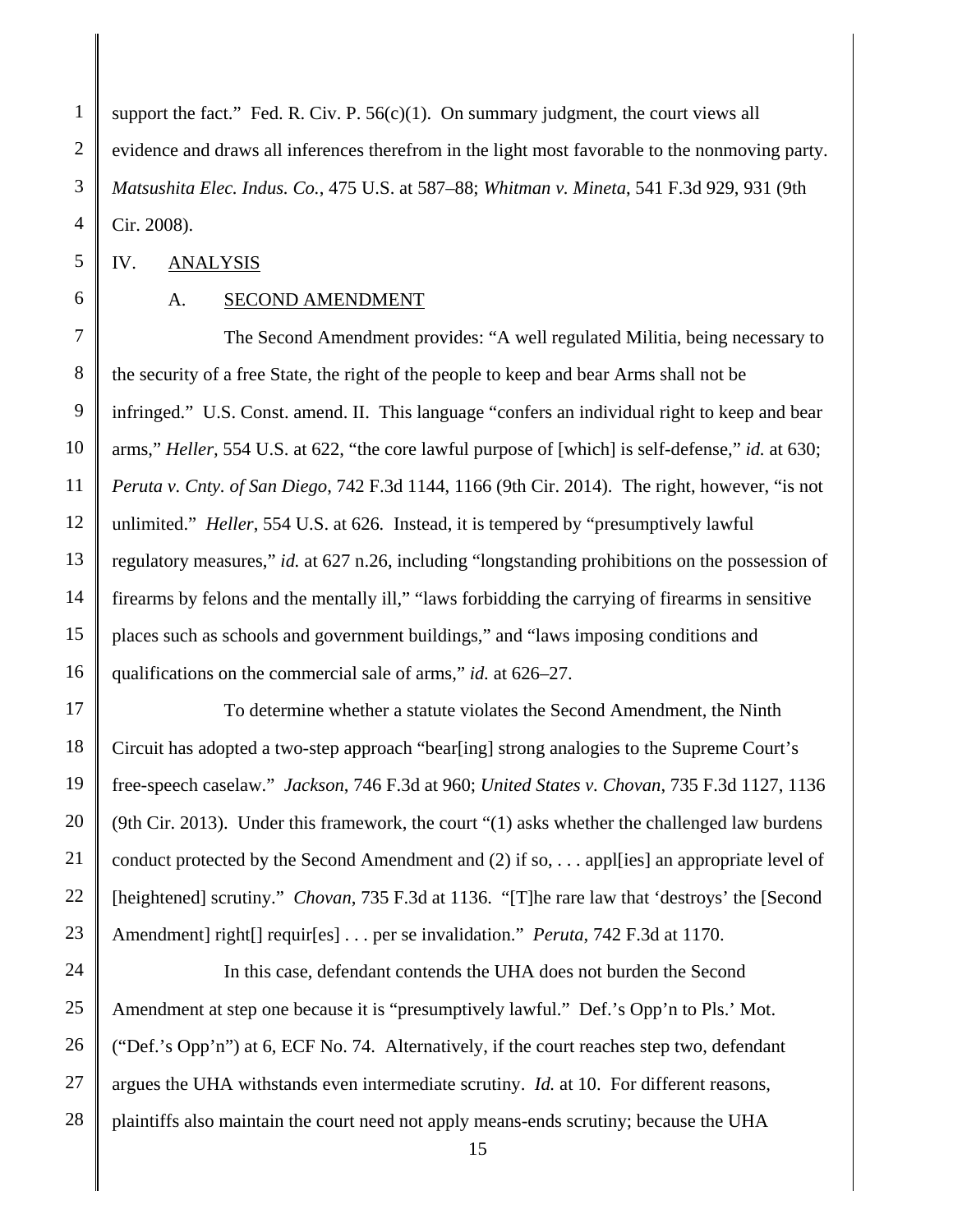1 2 3 4 prohibits protected arms, they argue it is per se invalid. Pls.' Opp'n to Def.'s Mot. Summ. J. ("Pls.' Opp'n") at 12, ECF No. 73. Relying on *Chovan*, plaintiffs argue in the alternative that the UHA imposes a substantial burden on the Second Amendment and the statute fails under either strict or intermediate scrutiny. *Id.* at 12–15.

5 6 7 8 9 10 11 12 13 Amicus Glock, Inc. asserts that the UHA burdens the Second Amendment because it bans handguns "that are in 'common use' by 'law-abiding citizens for lawful purposes.'" Glock Amicus Curiae Br. at 5 (quoting *Heller*, 554 U.S. at 625, 627), ECF No. 66. Accordingly, Glock advocates the application of heightened scrutiny: "The proper constitutional test for analyzing the challenged portions of California's roster requirements as applied to commercial sales is intermediate scrutiny analogous to that used when considering restrictions on commercial speech protected by the First Amendment." *Id.* at 2. Additionally, Glock contends the UHA does not survive intermediate scrutiny because its various exceptions and exemptions render it underinclusive. *Id.* at 8–9.

14

20

21

22

23

24

25

26

27

28

#### 1. Step 1: Burden on Conduct Protected by Second Amendment

15 16 17 18 19 The court asks first whether, "based on a 'historical understanding of the scope of the right,'" "the challenged law burdens conduct protected by the Second Amendment . . . ." *Jackson*, 746 F.3d at 960 (quoting *Heller*, 554 U.S. at 625). "[A] challenged law falls outside the historical scope," and thus does not burden protected conduct, where: (1) "the regulation is one of [several] 'presumptively lawful regulatory measures'";  $\frac{9}{9}$  or (2) "the record includes

#### 16 554 U.S. at 626–27. The language itself is ambiguous as to whether the Court here deems all regulatory measures falling within these categories "longstanding" and therefore presumptively lawful, or whether only "longstanding" regulatory measures within these categories are presumptively lawful. However, the Ninth Circuit has suggested the former reading is correct:

 <sup>9</sup> <sup>9</sup> The Supreme Court provided a non-exhaustive list of "presumptively lawful regulatory measures," stating:

Although we do not undertake an exhaustive historical analysis today of the full scope of the Second Amendment, nothing in [*Heller*] should be taken to cast doubt on longstanding prohibitions on the possession of firearms by felons and the mentally ill, or laws forbidding the carrying of firearms in sensitive places such as schools or government buildings, or laws imposing conditions and qualifications on the commercial sale of arms.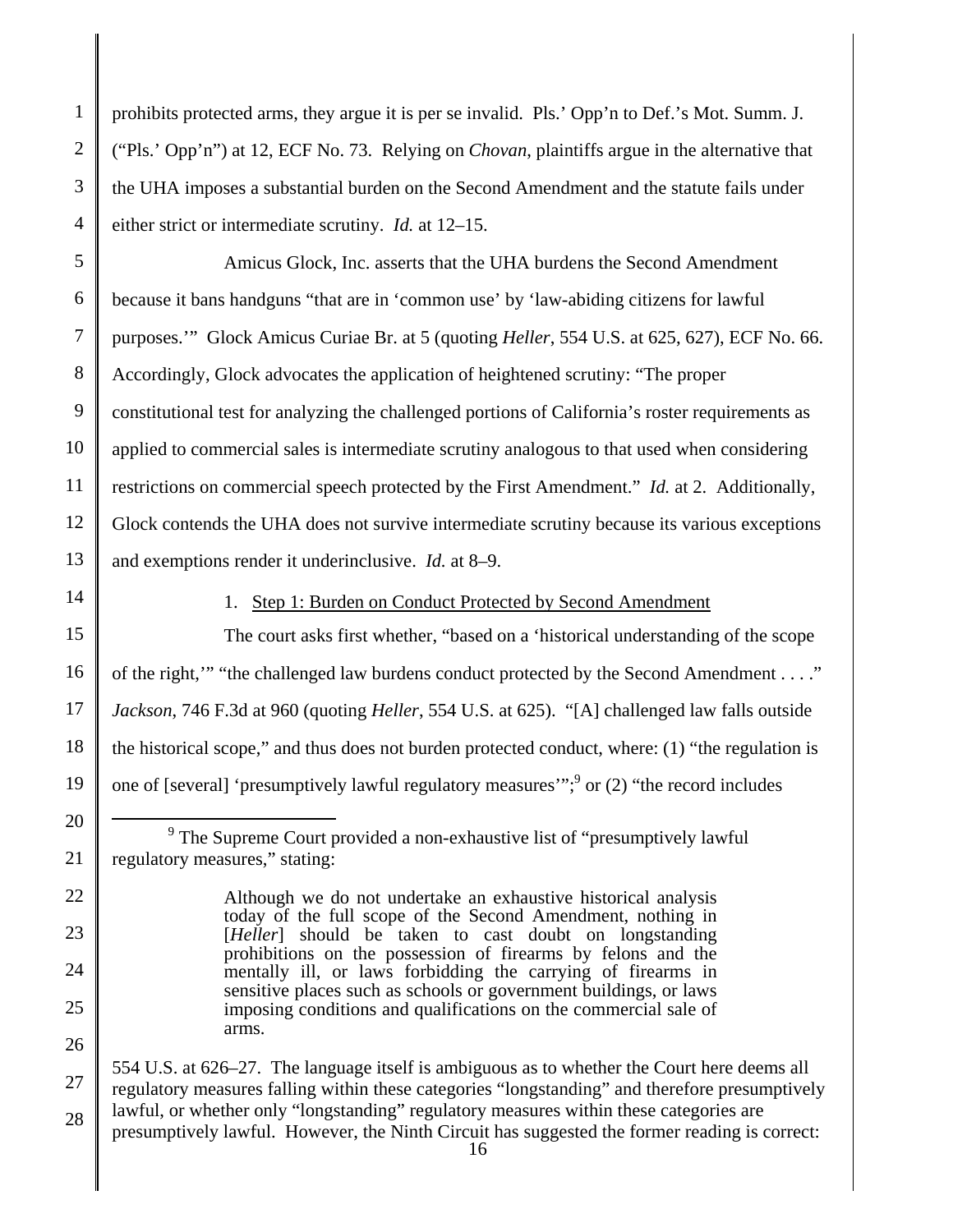1 2 3 4 5 6 7 8 persuasive historical evidence establishing "that the regulation . . . imposes prohibitions that fall outside the historical scope of the Second Amendment." *Id.* (citing *Heller*, 554 U.S. at 627 n.26; *Chovan*, 735 F.3d at 1137). Additionally, as the test does not qualify the term "burdens," the question is not one of degree. *See id.*; *Chovan*, 735 F.3d at 1136. Thus, if the regulated conduct burdens the Second Amendment, even minimally, and the government cannot show that the regulation is a "presumptively lawful regulatory measure[]" or "fall[s] outside the historical scope of the Second Amendment," review proceeds to the second step. *Jackson*, 746 F.3d at 960.

9 10 11 12 13 14 15 16 17 18 Defendant argues the UHA does not burden plaintiffs' Second Amendment rights for two reasons. Def.'s Opp'n at 5–7. Defendant points out handguns remain widely available in California: over one million handgun transactions, a figure that grows by the hundreds of thousands annually, have occurred in California since plaintiffs filed suit, and the current handgun roster includes more than one thousand models. *Id.* at 5. Moreover, plaintiffs, who already own guns suitable for self-defense, are able to acquire more through alternate, legal avenues, *id.*, a factor which has led courts to uphold regulations akin to the UHA, *id.* at 6 (citing serial-number statute in *United States v. Marzzarella*, 614 F.3d 85, 97 (3d Cir. 2010) and gun-registration law in *Heller II*, 670 F.3d at 1251–58). Second, defendant contends the UHA is a law "imposing conditions and

19 20 qualifications on the commercial sale of arms" and is, therefore, "presumptively lawful." *Id.* at 5–6 (quoting *Heller*, 554 U.S. at 626–27 & n.26). Likening the UHA's safety-feature requirements to founding-era gunpowder-storage laws, defendant insists the statute does not

> In the first step, we ask whether the challenged law burdens conduct protected by the Second Amendment, based on a historical understanding of the scope of the [Second Amendment] right, or whether the challenged law falls within a well-defined and narrowly limited category of prohibitions that have been historically unprotected.

17 *Jackson*, 746 F.3d at 960 (alteration in original) (citations and internal quotation marks omitted); *see also United States v. Dugan*, 657 F.3d 998, 999 (9th Cir. 2011) (equating "habitual drug users" with "felons and mentally ill people" and rejecting Second Amendment challenge without undertaking historical analysis).

 $\overline{a}$ 

27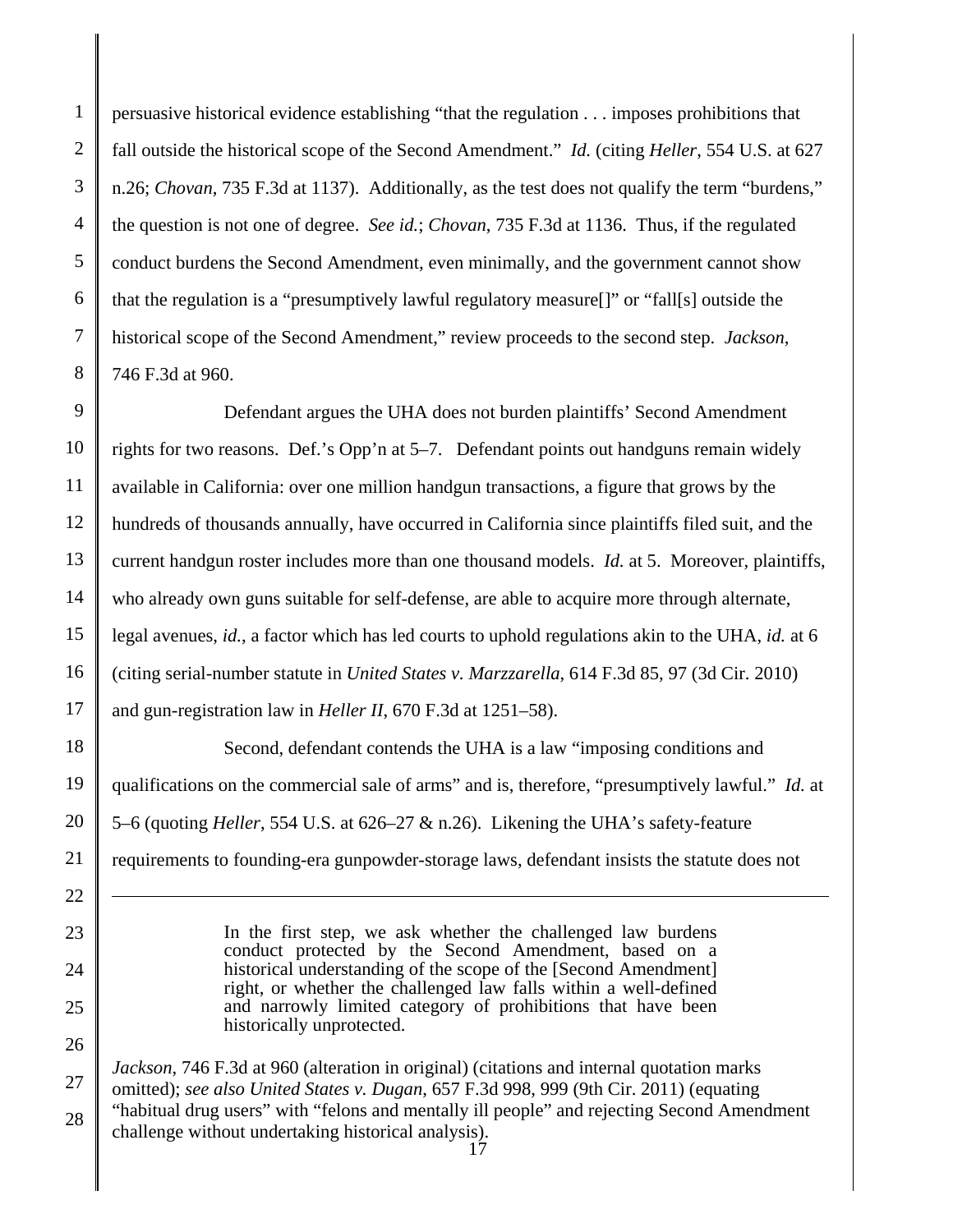1 2 3 burden the right of self-defense even "remotely." *Id.* at 6 (quoting *Heller*, 554 U.S. at 632). Therefore, defendant concludes, the UHA does not infringe the core Second Amendment right of "law-abiding, responsible citizens to use arms in defense of hearth and home." *Id.*

- 4 5 6 7 8 9 10 11 12 Plaintiffs respond that because there is a right to keep and bear arms, there must be a corresponding right to acquire them. Pls.' Mot. at 10 (citing, *inter alia*, *Marzzarella*, 614 F.3d at 92 n.8). Although conceding the State may ban "dangerous and unusual" arms, *id.* (citing *Heller*, 554 U.S. at 627), plaintiffs argue "the acquisition of handguns of the kind in common use for lawful purposes, the sort of handguns that law-abiding citizens would expect to keep," "cannot be prohibited—even if the state would prefer people use different (or no) firearms," *id.* at 11. Relying on *Heller*, they assert handguns are protected by the Second Amendment because the guns are "in common use" and that the UHA not only burdens but bans them. *See* Pls.' Mot. at 9 (quoting 554 U.S. at 627).
- 13 14 15 16 17 18 19 20 21 22 Plaintiffs accordingly contend that this court need determine only whether the unlisted handguns, effectively banned in California because they are deemed "unsafe," are arms "in common use" within the meaning of the Second Amendment. Pls.' Opp'n at 12. If they are not, then plaintiffs' challenge ends because the arms are not protected; if they are, then an injunction must issue because the arms may not be banned. *Id.* In plaintiffs' estimation, the UHA amounts to a ban of new handguns that do not have microstamping, CLI, or MDM technology; have not been submitted by the manufacturer for testing; or for which no annual listing fee has been paid. Pls.' Mot. at 13. Plaintiffs analogize to First Amendment doctrine and assert that permitting California to ban these types of handguns is akin to permitting it to ban entire categories of books. Pls.' Opp'n at 1.

23 24 25 26 27 28 "In order to uphold the constitutionality of a law imposing a condition on the commercial sale of firearms, a court necessarily must examine the nature and extent of the imposed condition." *Marzzarella*, 614 F.3d at 92 n.8. Here, the UHA criminalizes the manufacture and sale of new guns deemed "unsafe," Cal. Penal Code § 32000, permitting commercialization of only handguns that appear on a state roster, *id.* § 32015. To be added to the roster, a new handgun must comply with specified requirements, depending on the type of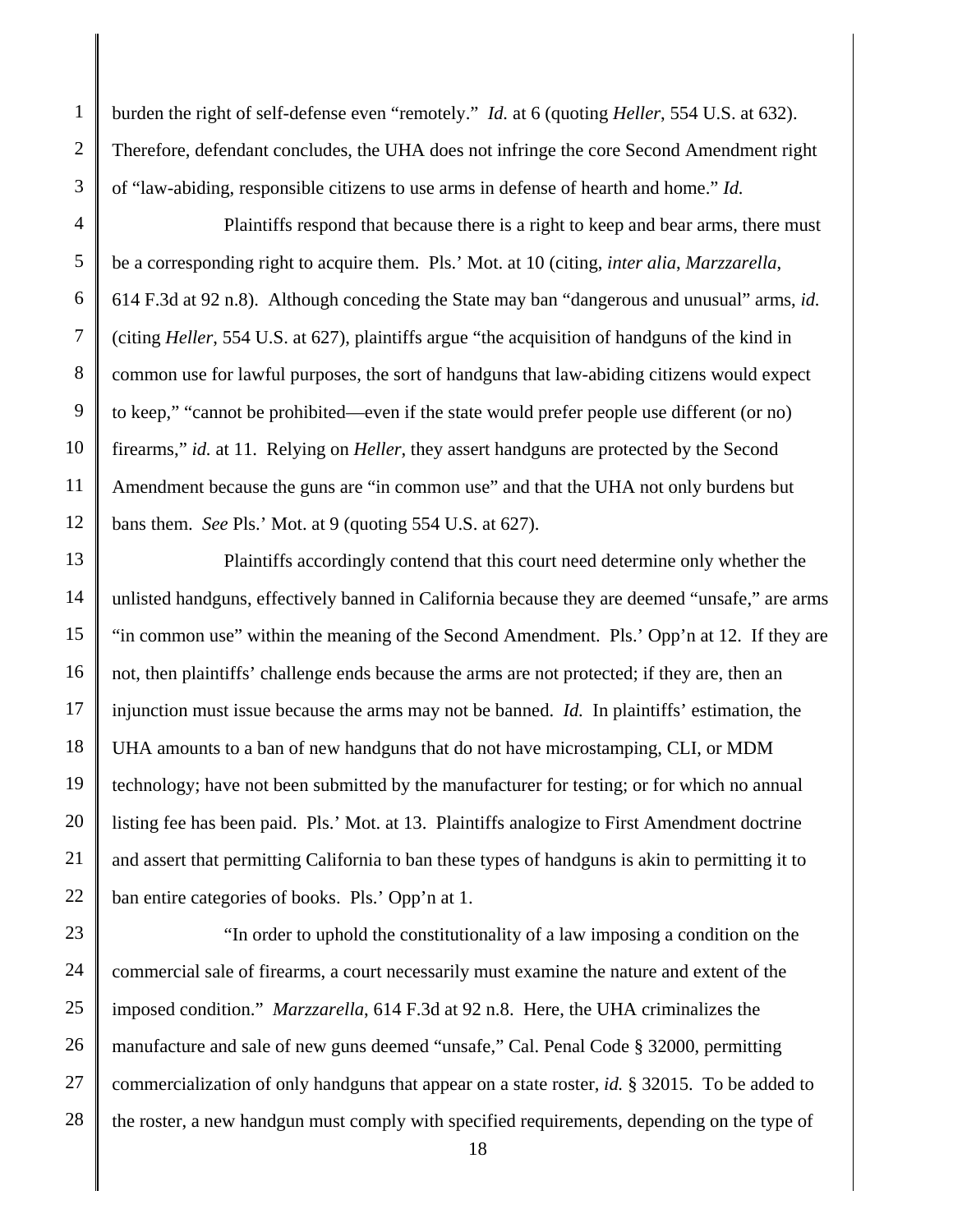1 2 3 4 5 6 7 8 9 10 11 12 13 14 15 16 17 18 19 20 21 gun and listing date: inclusion of microstamping (as of May 2013), CLI (as of January 2006 or 2007), and MDM features (same), *id.* § 31910; firing and drop safety testing (as of 1999), *id.*; and payment of a listing fee (as of 1999), *id.* § 32015(b)(1). The UHA thereby "impos[es] conditions and qualifications on the commercial sale of arms . . . ." *Heller*, 554 U.S. at 626–27. The law does not, however, "prohibit[] the commercial sale of firearms." *Marzzarella*, 614 F.3d at 92 n.8; *see also United States v. Barton*, 633 F.3d 168, 175 (3d Cir. 2011) (noting *Heller*'s distinction between "regulations" and "prohibitions"). Whereas the "imposi[tion] of conditions and qualifications on the commercial sale of arms" is "presumptively lawful," *Heller*, 554 U.S. at 627 n.26, the prohibition of commercial sale "would be untenable," *Marzzarella*, 614 F.3d at 92 n.8, because it would "effect[] a '*destruction* of the [Second Amendment] right,'" *Peruta*, 742 F.3d at 1168 (quoting *Heller*, 554 U.S. at 629) (emphasis in original). As opposed to "conditions and qualifications," *Heller*, 554 U.S. at 627, "[a] 'prohibition' does more than merely alter or restrain a person's behavior; it is an edict, decree, or order which forbids, prevents, or excludes," *Barton*, 633 F.3d at 175 (internal quotation marks omitted); *see also Jackson*, 746 F.3d at 964 ("[A] ban is not merely regulatory; it *prohibits* . . . ." (internal quotation marks omitted, emphasis in original)). Thus, categorical prohibitions "go too far."10 *Peruta*, 742 F.3d at 1170. In *Heller*, for example, the Court invalidated the contested law, without subjecting it to constitutional scrutiny, because it was a "complete ban on handguns in the home . . . ." *Id.* at 1170 (citing *Heller*, 554 U.S. at 629). Similarly, in *Peruta*, the court summarily struck down the law in question because it was a "near-total prohibition on keeping [arms] . . . ." *Id.* In *Silvester v. Harris*, the subject of

<sup>23</sup>  24 25 26 27 28 <sup>10</sup> The court notes, however, that "*Heller* said nothing about extending Second Amendment protection to firearm manufacturers or dealers. If anything, *Heller* recognized that firearms manufacturers and dealers are properly subject to regulation . . . ." *Teixera v. Cnty. of Alameda*, No. 12-cv-03288-WHO, 2013 WL 4804756, at \*6 (N.D. Cal. Sept. 9, 2013) (alteration in original) (internal quotation marks omitted). Thus, "'although the Second Amendment protects an individual's right to bear arms, it does not necessarily give rise to a corresponding right to sell a firearm.'" *Id.* (quoting *United States v. Chafin*, 423 F. App'x 342, 344 (4th Cir. 2011) (unpublished)); *cf. United States v. 12 200-Foot Reels of Super 8mm. Film*, 413 U.S. 123, 128 (1973) ("[T]he protected right to possess obscene material in the privacy of one's home does not give rise to a correlative right to have someone sell or give it to others.").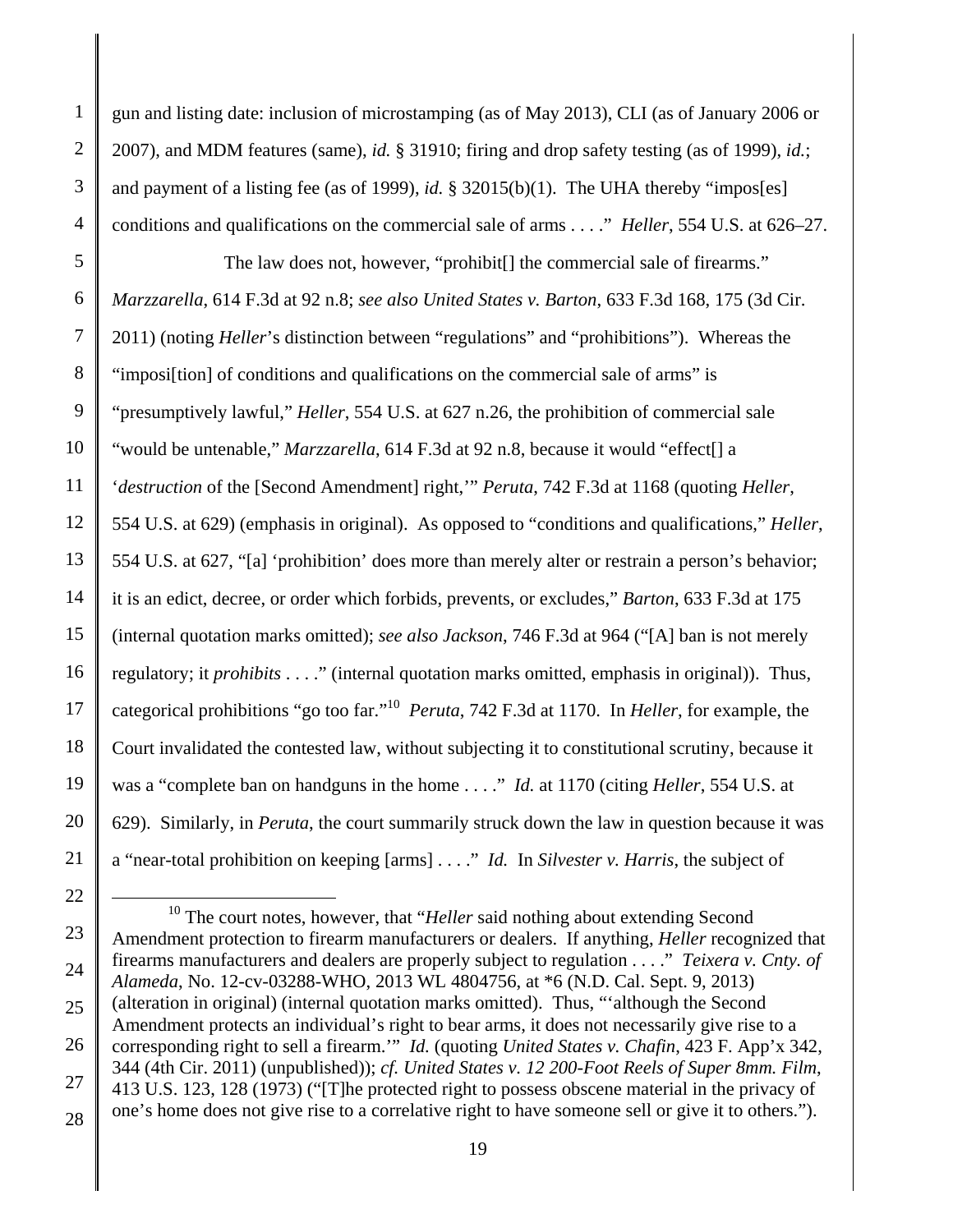1 2 3 4 5 6 plaintiffs' second notice of supplemental authority, a fellow district judge found a ten-day waiting period to purchase a firearm an unconstitutional burden on the rights of those who already owned firearms. 2014 WL 4209563, at \*28 (E.D. Cal. Aug. 25, 2014) (discussing longstanding presumptively lawful regulations as discussed in *Heller*, finding that waiting periods do not qualify, but noting laws "prohibiting the sale of certain types of firearms" may qualify).

7 8 9 10 11 12 13 14 15 16 17 18 19 20 21 The UHA is distinguishable from the the laws at issue in *Heller* and *Peruta*; the UHA does not effectively ban firearms. Under the instant statutory scheme, the commercial sale of firearms proceeds robustly: "[s]ince this lawsuit was filed, there have been approximately 1.5 million legal handgun transactions in California," Pls.' Resp. to Def.'s Undisputed Facts  $\P$  25, and as of February 11, 2015, the handgun roster included 795 models,  $^{11}$ *Roster of Handguns Certified for Sale*, Cal. Dep't of Justice, Office of the Attorney Gen. (accessible at http://certguns.doj.ca.gov/). Plaintiffs concede "California's handgun rostering laws [do not] bar access to *all* handguns." Pls.' First Notice of Supplemental Authority at 4, ECF No. 83 (emphasis in original). In other words, the UHA does not "amount[] to a prohibition of an entire class of 'arms'" requiring per se invalidation. *Heller*, 554 U.S. at 628. Further, each individual plaintiff admits to both having obtained and being able to obtain handguns capable of use for self-defense. Def.'s Opp'n at 5. Plaintiffs nonetheless say "[t]hat [whether] *some* handguns are allowed is beside the point." Pls.' First Notice of Supplemental Authority at 4 (emphasis in original). "Rather, [they] claim that particular unrostered handguns are constitutionally-protected [sic], such that barring access to *those* handguns violates their

<sup>23</sup>  24 25 26 27 28  $11$ <sup>11</sup> The court notes that in their proposed supplemental brief plaintiffs assert that the number of listed handguns declined ten percent between October 2013 and January 2014 and that "the number . . . will continue its steep decline." Pls.' Mot. to Supplement R. at 2, ECF No. 82-1. "[A]bsent relief from the microstamping requirement," they continue, "semiautomatic handguns will all but disappear from the California consumer market in due course." *Id.* Even if the court considered this argument, plaintiffs do not offer evidence sufficient to support a finding of imminent disappearance and the court would have no reason to address hypothetical facts not before it. *See Aetna Life Ins. Co. v. Haworth*, 300 U.S. 227, 240 (1937) ("A justiciable controversy is . . . distinguished from a difference or dispute of a hypothetical or abstract character . . . .").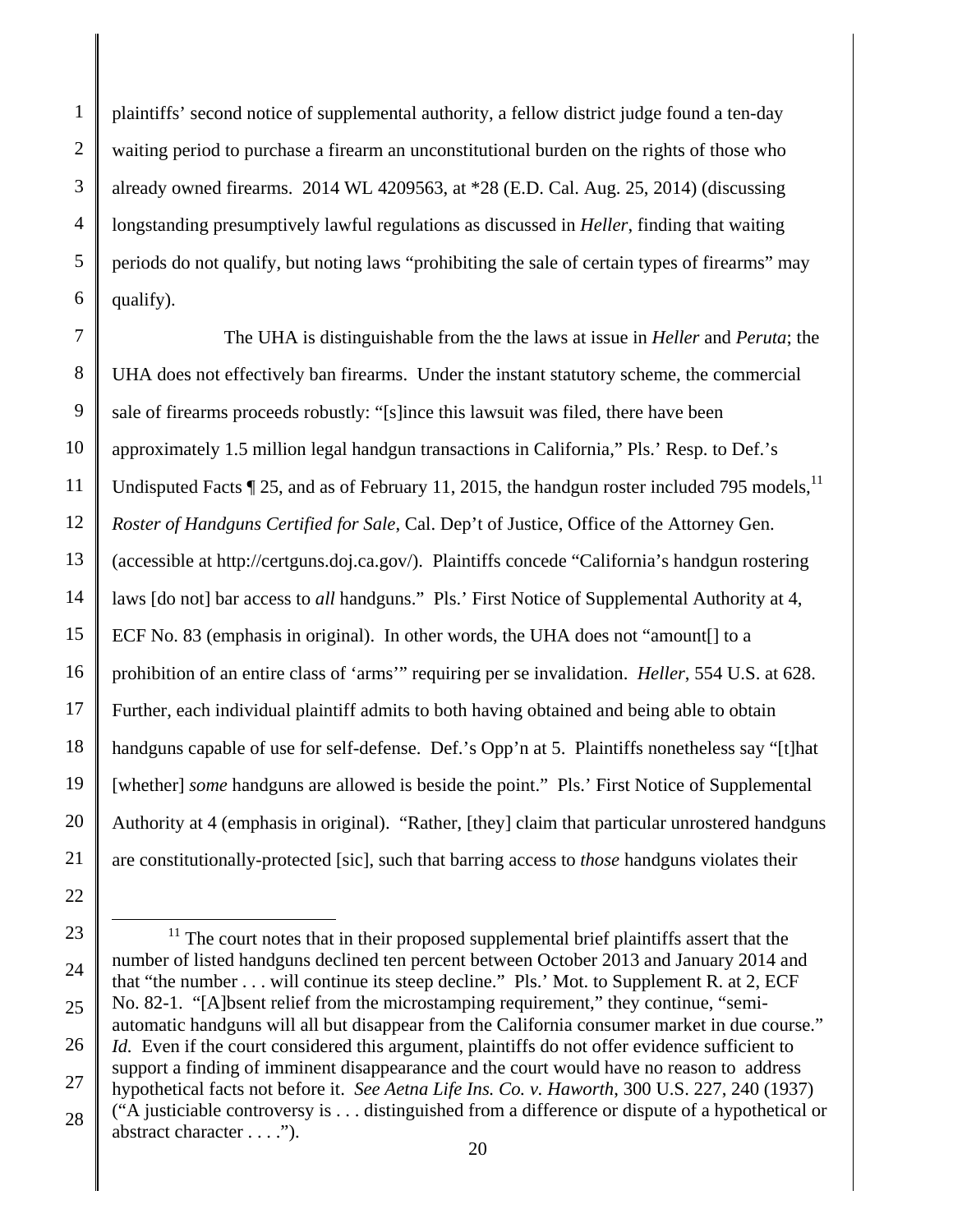1 2 3 4 5 Second Amendment rights, in the precise way that Plaintiffs would exercise those rights." *Id.*  (emphasis in original). In essence, plaintiffs' position is that choosing the manner in which their Second Amendment rights are to be exercised—specifically, their selection of particular arms—is part and parcel of the right itself and the state's imposition of "conditions and qualifications" that deprive plaintiffs of their choices is unconstitutional. *See id.*

6 7 8 9 10 11 12 13 14 15 16 17 18 The court is not persuaded by plaintiffs' argument. "*Heller* did not purport to 'clarify the entire field' of Second Amendment jurisprudence and does not provide explicit guidance on the constitutionality of regulations which are less restrictive than . . . near-total ban[s] . . . ." *Jackson*, 746 F.3d at 959 (quoting *Heller*, 554 U.S. at 635). The Court in *Heller* addressed only a "handgun ban [that] amount[ed] to a prohibition of an entire class of 'arms' [handguns] that [was] overwhelmingly chosen by American society for [the] lawful purpose [of self-defense]." *Heller*, 554 U.S. at 628*.* Because that "law totally ban[ned] handgun possession," it "amount[ed] to a destruction of the right," and was "clearly unconstitutional." *Id.* at 628–29. As discussed above, however, the equivalent circumstance is not present here. The UHA does not adversely impact the access to and sale of firearms generally; plaintiffs' Second Amendment rights are satisfied by the scheme's allowing the purchase of nearly 1000 types of rostered firearms. This degree of regulation is negligible and does not burden plaintiffs' rights under the Second Amendment.

19 20 21 22 23 24 25 26 27 28 Further, the Court noted in *Heller* that "the right [protected by the Second Amendment is] not a right to keep and carry any weapon whatsoever in any manner whatsoever and for whatever purpose." 554 U.S. at 626. Rejecting reasoning analogous to plaintiffs' here, the Ninth Circuit held in *Peruta* that California "has the power to" decide the manner in which Second Amendment rights may be exercised: "[A]s the historical sources have repeatedly noted, the state has a right to prescribe a particular manner of carry, provided it does not cut[] off the exercise of the citizen right altogether to bear arms, or, under the color of prescribing the mode, render[] the right itself useless." 742 F.3d at 1172 (alterations in original) (internal quotation marks omitted). "California's favoring [one mode of carry over another] . . . does not offend the Constitution, so long as it allows one . . . ." *Id.* Consequently, "[i]nsistence upon a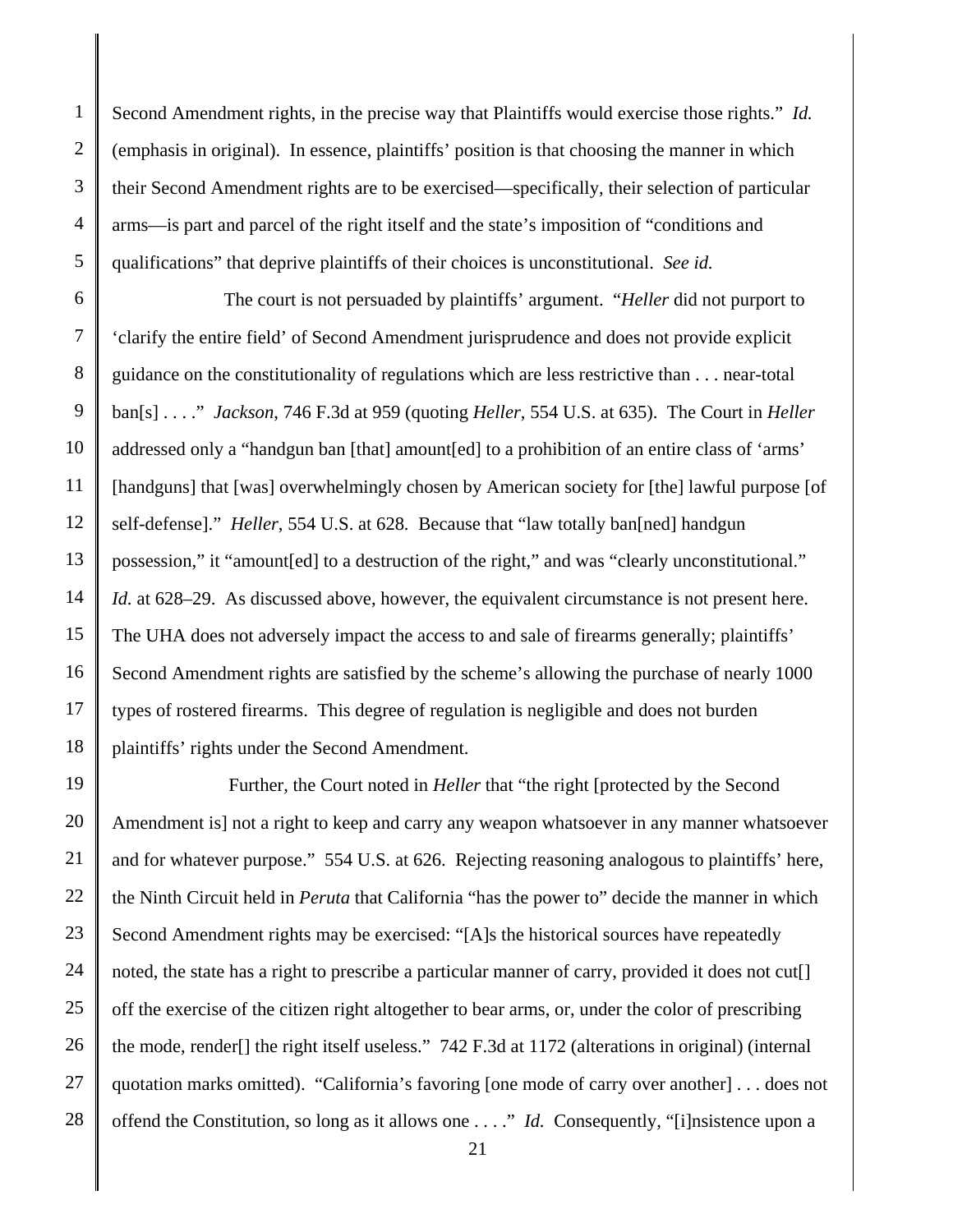1 2 particular mode of carry" "fall[s] outside the scope of the right to bear arms . . . ." *Id.*; *see also Heller*, 554 U.S. at 626.

3 4 5 6 7 8 9 10 11 12 13 14 15 16 17 18 19 20 Here, plaintiffs insist they have the right to determine "the precise way [in which they] . . . would exercise" their Second Amendment rights; they demand access to handguns of their choosing. Pls.' First Notice of Supplemental Authority at 4. California, however, has "express[ed] a preference for" handguns it deems safe, just as it has for "concealed rather than open carry" of arms. *Peruta*, 742 F.3d at 1172. The state "has the power to do so" subject to the limiting principle that the regulation not "cut[ ] off the exercise of the right of the citizen altogether to bear arms, or, under the color of prescribing the mode, render[ ] the right itself useless." *Id.* (internal quotation omitted, alteration in original); *cf. Poe v. Ullman*, 367 U.S. 497, 539 (1961) ("In reviewing state legislation, whether considered to be in the exercise of the State's police powers, or in the provision for the health, safety, morals or welfare of its people, it is clear that what is concerned are the powers of government inherent in every sovereignty." (internal quotation marks omitted)). The court finds plaintiffs' "[i]nsistence upon . . . particular" handguns to "fall outside the scope of the right to bear arms." *Peruta*, 742 F.3d at 1172; *see also Heller*, 554 U.S. at 626. It need pursue the inquiry no further. *See Jackson*, 746 F.3d at 960; *Chovan*, 735 F.3d at 1136. The court also rejects plaintiffs' contention that "particular unrostered handguns are constitutionally-protected [sic] . . . ." Pls.' First Notice of Supplemental Authority at 4. The Second Amendment does not protect guns, but rather conduct. *Chovan*, 735 F.3d at 1136.

The UHA is "one of the 'presumptively lawful regulatory measures' identified in *Heller*" and, as such, "falls outside the historical scope" of the Second Amendment.<sup>12</sup> *Jackson*, 746 F.3d at 960. As the *Jackson* court employed the disjunctive in its articulation of

21

22

23

<sup>25</sup>  26 27 28  $12$  Because this court finds the UHA presumptively lawful, the court's holding is distinguishable from the holding in *Mance v. Holder*, 2015 U.S. Dist. LEXIS 16679 (N.D. Tex. Feb. 11, 2015), which plaintiffs submitted with their third notice of supplemental authority. ECF No. 93. In *Mance*, the court found a federal interstate handgun transfer ban was not presumptively lawful, and that it burdened plaintiffs' Second Amendment rights; the court struck down the restriction after applying strict scrutiny, which is not the standard applicable here.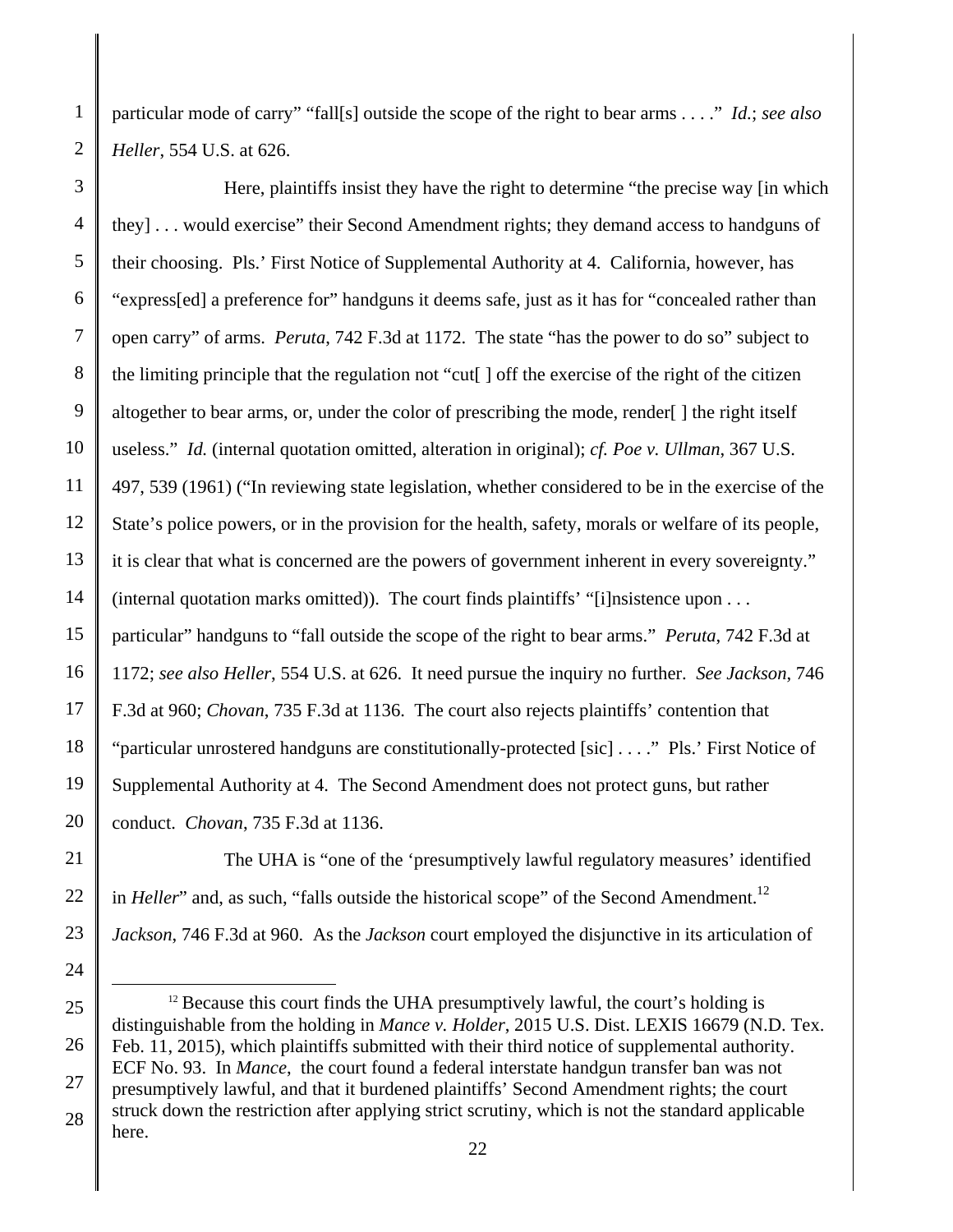1 2 3 4 5 6 the rule, no evaluation of "historical evidence" is required here. *See id.* ("To determine whether a . . . law falls outside the historical scope of the Second Amendment," the court "ask[s] whether the regulation is one of the presumptively lawful regulatory measures identified in *Heller* or whether the record includes persuasive historical evidence establishing that the regulation . . . imposes prohibitions . . . fall[ing] outside" the Amendment's scope. (internal quotation marks omitted)); *see also Dugan*, 657 F.3d at 999.

- 7
- 8

The UHA does not burden plaintiffs' Second Amendment rights.

## 2. Step 2: Scrutiny Required?

9 10 11 12 13 14 15 16 17 18 Because the UHA does not burden the Second Amendment at the first step, the court need not proceed to the second step. Heightened scrutiny is not triggered. *See id.* at 961 ("If a prohibition falls within the historical scope of the Second Amendment, [the court] . . . proceed[s] to the second step . . . ."); *accord NRA v. Bureau of Alcohol, Tobacco, Firearms & Explosives*, 700 F.3d 185, 195 (5th Cir. 2012) ("If a challenged law burdens conduct that falls outside the Second Amendment's scope, then the law passes constitutional muster."); *Ezell v. City of Chicago*, 651 F.3d 684, 702–03 (7th Cir. 2011) ("[I]f the government can establish that a challenged firearms law regulates activity falling outside the scope of the Second Amendment right . . . then the analysis can stop there; the regulated activity is categorically unprotected, and the law is not subject to further Second Amendment review.").

19 20 21 22 23 24 25 26 Rational basis review is likewise improper here as it "is a mode of analysis . . . use[d] when evaluating laws under constitutional commands that are themselves prohibitions on irrational laws." *Heller*, 554 U.S. at 628 n.27. In such cases, "'rational basis' is not just the standard of scrutiny, but the very substance of the constitutional guarantee." *Id.* "[T]he same test could not be used to evaluate the extent to which a legislature may regulate a specific, enumerated right, be it the freedom of speech . . . or the right to keep and bear arms." *Id.* Otherwise, "the Second Amendment would be redundant with the separate constitutional prohibitions on irrational laws[] and . . . have no effect." *Id.*

27 28 Instead, "[w]here a challenged statute apparently falls into one of the categories signaled by the Supreme Court as constitutional, courts have relied on the 'presumptively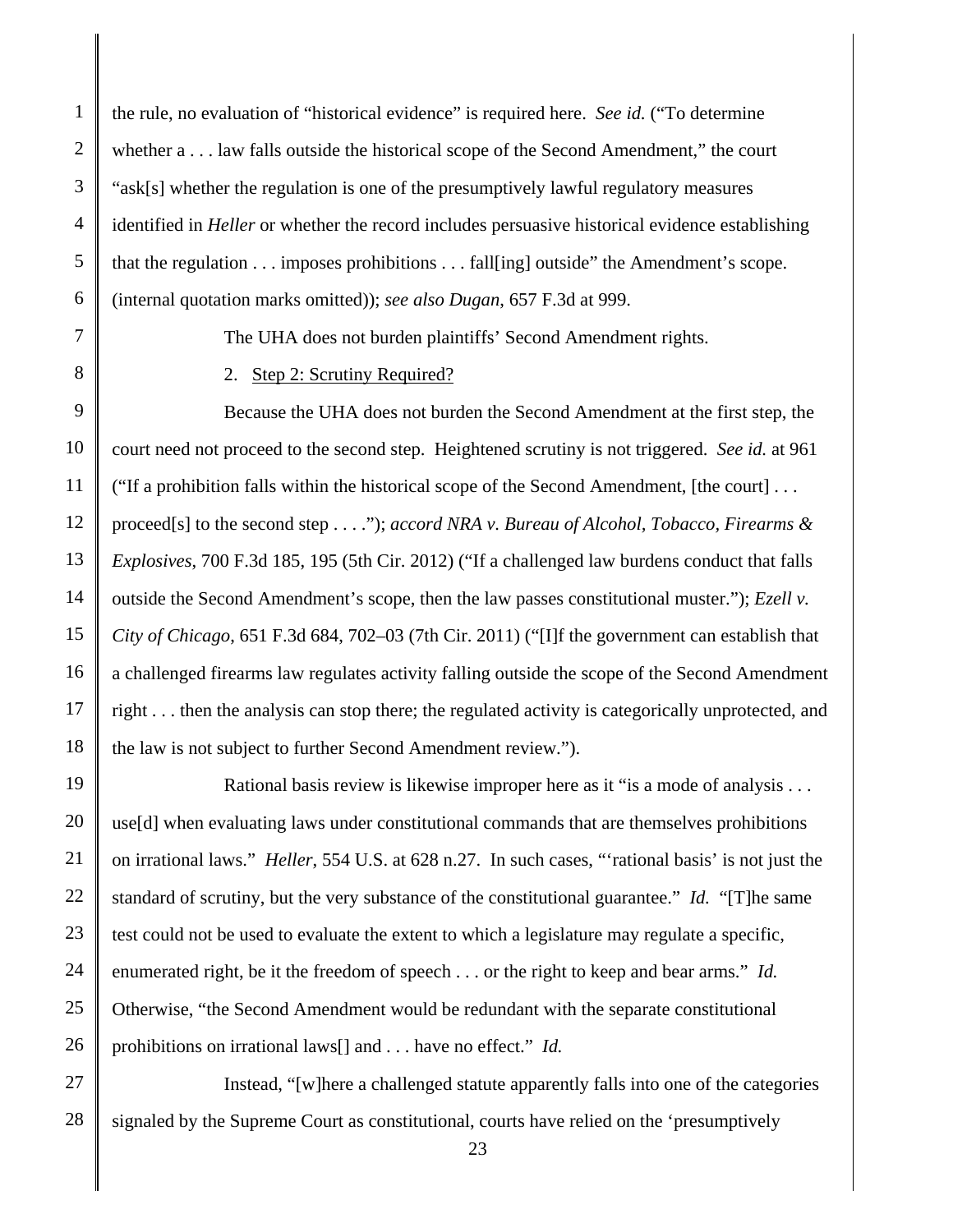1 2 3 4 5 6 lawful' language to uphold laws in relatively summary fashion." *Hall v. Garcia*, No. C 10- 03799 RS, 2011 WL 995933, at \*2 (N.D. Cal. Mar. 17, 2011) (citing *United States v. Vongxay*, 594 F.3d 1111, 1115 (9th Cir. 2010); *United States v. Davis*, 304 F. App'x 473, 474 (9th Cir. 2008); *United States v. White*, 593 F.3d 1199, 1206 (11th Cir. 2010)); *see also Dugan*, 657 F.3d at 999 (equating "habitual drug users" with "felons and mentally ill people" for Second Amendment purposes and summarily terminating analysis).

7

8 The court denies plaintiffs' Second Amendment challenge, without the need for further discussion.

9

B. EQUAL PROTECTION

10 11 12 13 14 15 16 17 18 19 The Equal Protection Clause of the Fourteenth Amendment provides: "No state shall . . . deny to any person within its jurisdiction the equal protection of the laws." U.S. Const. amend. XIV, § 1. This directive requires "that all persons similarly situated . . . be treated alike." *City of Cleburne v. Cleburne Living Ctr.*, 473 U.S. 432, 439 (1985) (citing *Plyler v. Doe*, 457 U.S. 202, 216 (1982)). Indeed, "to trigger equal protection review at all, [a challenged law] must treat similarly situated persons disparately." *Barnes-Wallace v. City of San Diego*, 704 F.3d 1067, 1084 (9th Cir. 2012) (internal quotation marks omitted). Persons are not similarly situated where they "are different in fact," such that the "distinctions . . . drawn [by the challenged law] have some relevance to the purpose for which classification is made." *Rinaldi v. Yeager*, 384 U.S. 305, 309 (1966) (internal quotation marks omitted).

20 21 22 23 24 25 26 27 28 To establish an equal protection violation, a plaintiff must "show that the [challenged] law is applied in a discriminatory manner or imposes different burdens on different classes of people." *Freeman v. City of Santa Ana*, 68 F.3d 1180, 1187 (9th Cir. 1995). Accordingly, "'[t]he first step in equal protection analysis is to identify the [challenged law's] classification of groups.'" *Id.* (quoting *Country Classic Dairies, Inc. v. Mont. Dep't of Commerce Milk Ctrl. Bureau*, 847 F.2d 593, 596 (9th Cir. 1988)). "Once the plaintiff establishes [the] classification, it is [then] necessary to identify a 'similarly situated' class against which the plaintiff's class can be compared." *Id.* (citing *Attorney Gen. v. Irish People, Inc.*, 684 F.2d 928, 946 (D.C. Cir. 1982)).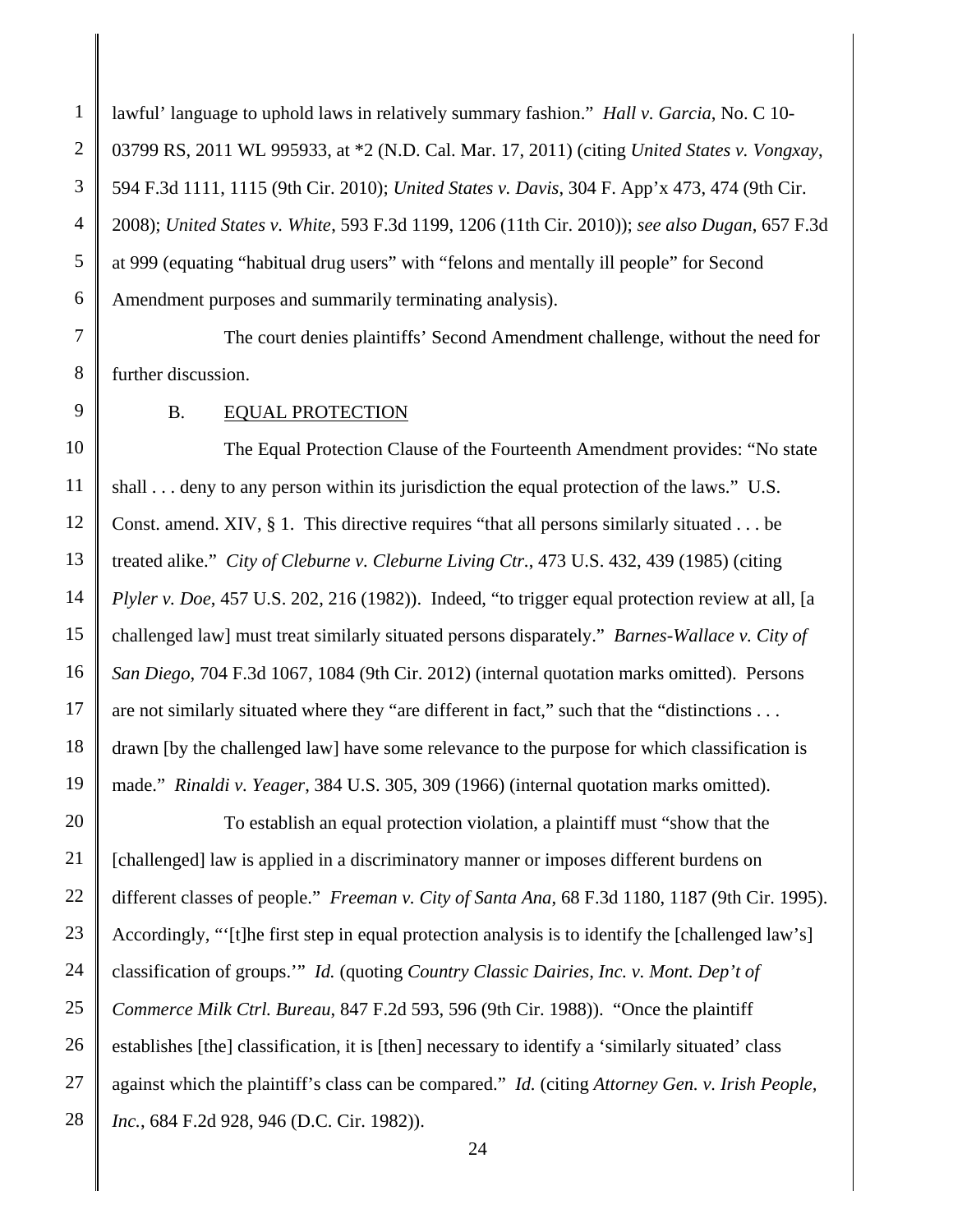1 2 3 4 5 6 7 Only after identification of a classification does the court proceed to "[t]he next step [and] determine the level of scrutiny." *Id.* (alterations and internal quotation marks omitted). "[I]f a law neither burdens a fundamental right nor targets a suspect class," it need only "bear[] a rational relation to some legitimate end." *Romer v. Evans*, 517 U.S. 620, 632 (1996). Such review requires that a "classification . . . be upheld . . . if there is any reasonably conceivable state of facts that could provide a rational basis for the classification." *Heller v. Doe ex rel. Doe*, 509 U.S. 312, 320 (1993).

8 9 10 11 12 13 14 15 16 Plaintiffs argue the UHA creates several privileged classes exempt from compliance with the roster: (1) people who move into the state, (2) people who have out-ofstate family, (3) law enforcement personnel, (4) "curios" or "relics" as defined by statute, (5) people involved in movie or television production and (6) guns with certain CLIs. Pls.' Mot. at 18–19. Because persons in these classifications, in contrast to the general population, need not comply with the UHA, plaintiffs argue there is disparate treatment. *Id.* Plaintiffs do not claim any classifications are suspect or quasi-suspect but assert the law infringes the fundamental Second Amendment right to keep and bear arms. *Id.* at 16–17. They thus argue strict scrutiny is proper and summary judgment on this claim warranted. *Id.* at 17–18.

17 18 19 20 21 22 23 24 For his part, defendant contends as a threshold matter that plaintiffs have failed to identify distinct classifications that the statute treats disparately. Def.'s Mot. Summ. J. ("Def.'s Mot.") at 19, ECF No. 55. Further, according to defendant, plaintiffs are neither similarly situated to any properly identified class nor subject to disparate treatment. *Id.*; Def.'s Opp'n at 10–11. Even were equal protection review proper, he continues, the UHA neither burdens a fundamental right nor targets a suspect or quasi-suspect class. Def.'s Mot. at 19; Def.'s Opp'n at 11. Defendant thus concludes the law is subject to only rational basis review, and summary judgment should be granted in his favor. Def.'s Mot. at 19; Def.'s Opp'n at 11.

25

#### 1. Curios, Relics, and CLIs

26 27 28 The court first finds that "curios" or "relics" and guns with certain CLIs are not subject to equal protection. The Equal Protection Clause guarantees only "that all persons similarly situated . . . be treated alike," *City of Cleburne*, 473 U.S. at 439; it "relates to equality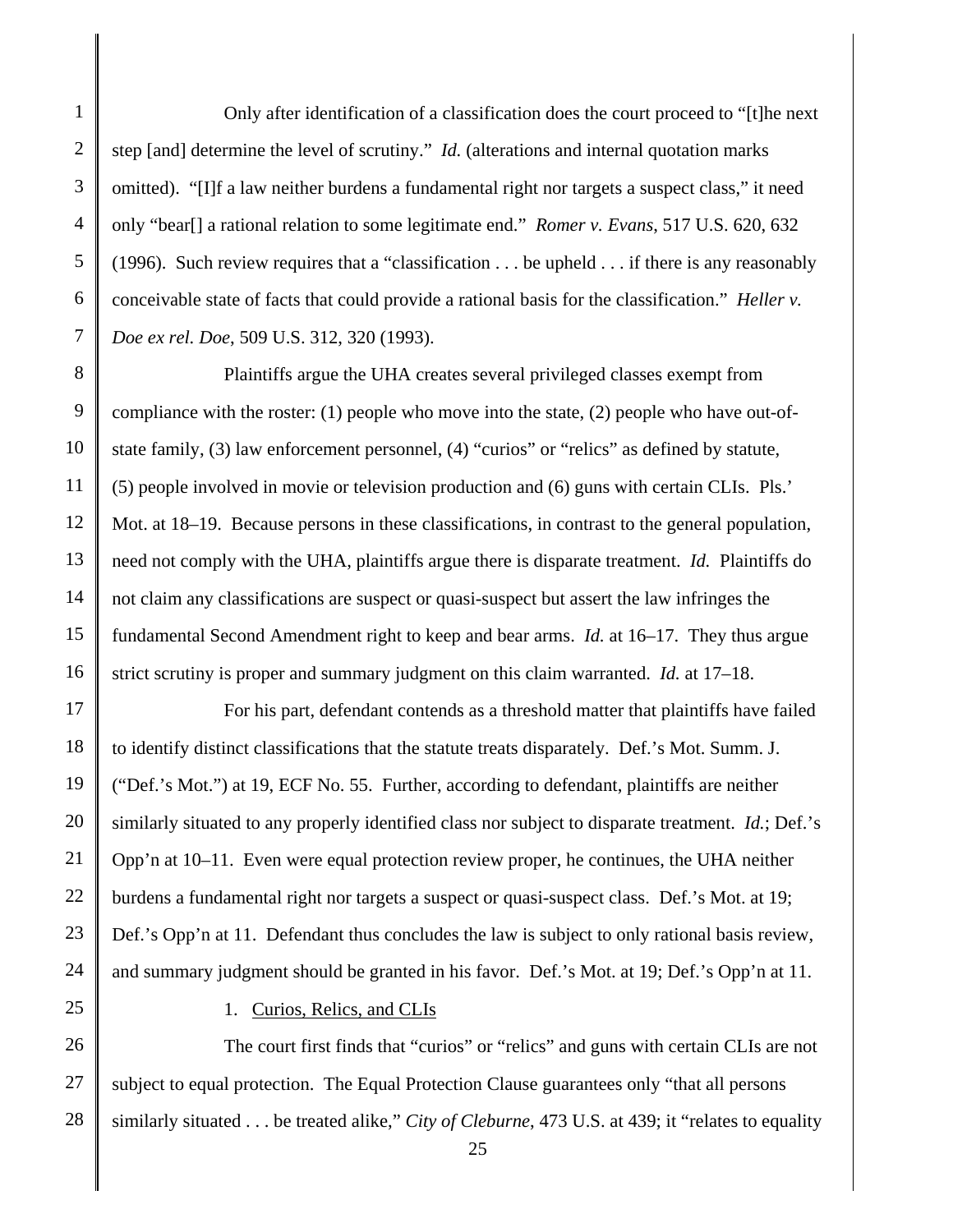1 2 3 4 5 6 between persons as such," *McGowan v. Maryland*, 366 U.S. 420, 427 (1961). Thus, as plaintiffs here claim disparate treatment of objects, not persons, the argument fails. The pertinent provisions do not treat persons disparately. They classify certain types of guns as exempt or define guns with certain CLIs as "safe" but apply the exemptions and definitions equally and identically to all persons. *See* Cal. Penal Code §§ 32000(b)(3), 32010(d)(1)–(2), 16380.

7

#### 2. Incoming Residents, Out-of-State Family, and Movie Production

8 9 10 11 12 13 14 15 16 17 18 19 20 The court also finds that the UHA does not treat (1) people who move into the state, (2) people who have out-of-state family, or (3) people involved in movie or television production differently from other persons. Plaintiffs argue that because "unrostered guns are permitted by private importation or as intra-family gifts," "[t]he roster . . . privileges people who move into the state[] or who have family out-of-state [sic]." Pls.' Mot. at 18. However, California residents, including those who have no out-of-state family, are not prevented from possessing unlisted guns, receiving them as intra-family gifts from in-state relatives, or bringing them into the state for noncommercial purposes. The law thus exempts specific types of transactions without regard to the persons involved. *See* Cal. Penal Code § 32000(a) (punishing "any person in [California] who manufactures or causes to be manufactured, imports into the state for sale, keeps for sale, offers or exposes for sale, gives, or lends any unsafe handgun"); *id.* law revision commission comments (2010) (noting "exception for infrequent transfer of handgun between members of same immediate family").

21 22 23 24 25 26 27 28 Similarly, plaintiffs protest the "exceptions for movie and television production." Pls.' Mot. at 19. However, the law states only that it "shall not apply to . . . [t]he sale loan or transfer of any semiautomatic pistol that is to be used solely as a prop during the course of a motion picture, television or video production by an authorized participant therein," without dictating who may or may not be such a participant, Cal. Penal Code § 32110(h). Equal protection is concerned with "law [being] applied in a discriminatory manner or impos[ing] different burdens on different classes of people," *Freeman*, 68 F.3d at 1187; /////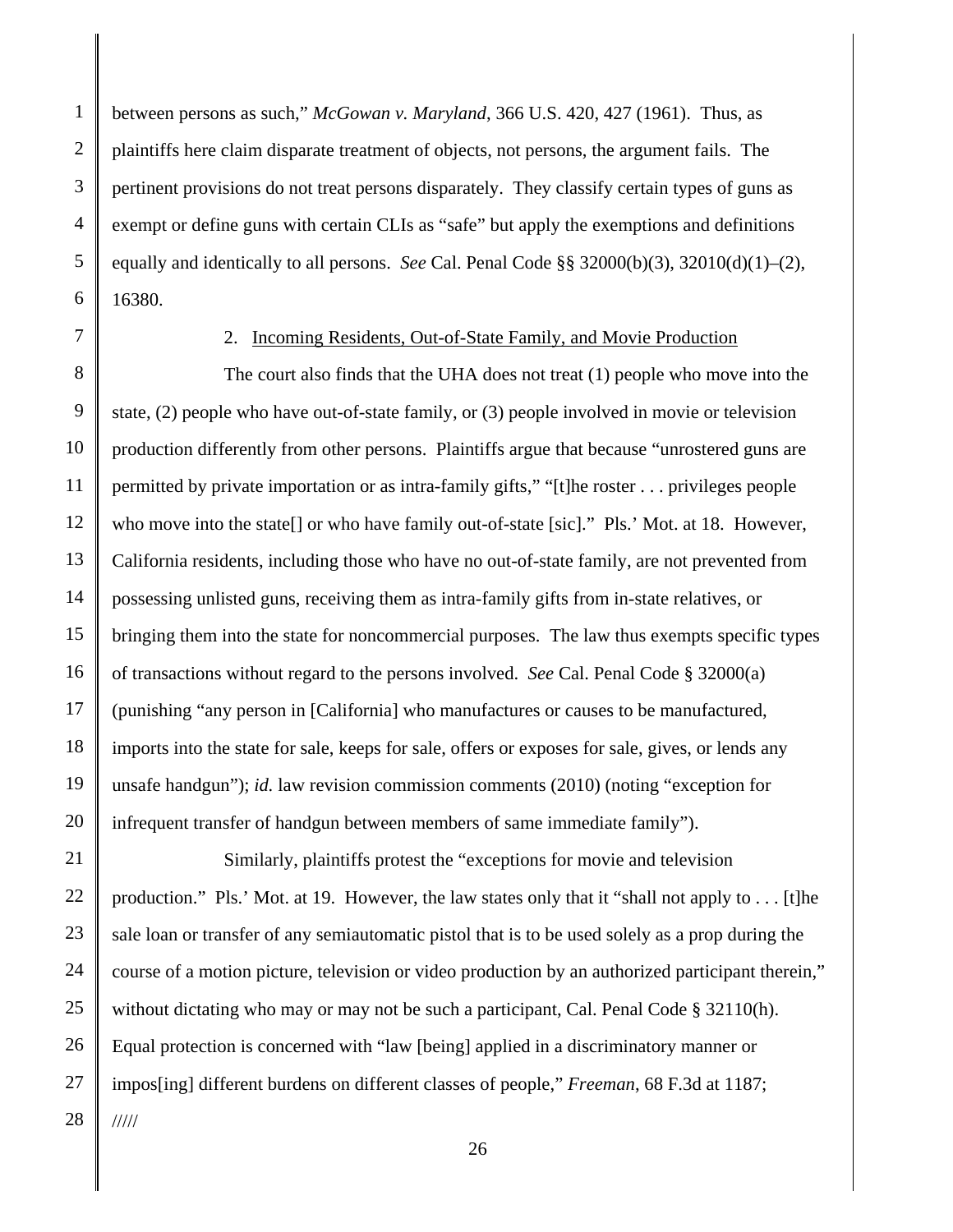*McGowan*, 366 U.S. at 427, a condition that does not obtain here. Equal protection analysis is not triggered by this provision either.

3 10 11

21

22

23

24

25

26

27

28

1

2

3. Law Enforcement

4 5 6 7 8 9 Plaintiffs' assertion that the UHA treats law enforcement personnel differently, is, however, persuasive. Whereas the law's prohibitions apply to "any person in this state" who engages in specified actions, *see* Cal. Penal Code § 32000(a), transactions involving "sworn members" of law enforcement personnel "for use in the discharge of their official duties" are exempt, *id.*  $\S 32000(b)(4)$ <sup>13</sup>. This provision results in disparate treatment because exempting a group of people from compliance with the UHA "imposes different burdens on different classes of people." *Freeman*, 68 F.3d at 1187. That said, active law enforcement personnel and laymen are not similarly situated to plaintiffs.

12 13 14 15 16 17 18 19 20 "Differen[ces] in fact," *Rinaldi*, 384 U.S. at 309, exist between law enforcement personnel and laymen. Law enforcement personnel shoulder a duty to ensure public safety and thus assume different responsibilities, risks, and rights. *See Silveira v. Lockyer*, 312 F.3d 1052, 1089 (9th Cir. 2002) (finding it "manifestly rational for . . . peace officers to possess and use firearms more potent than those available to the rest of the populace in order to maintain public safety"), *abrogated on other grounds by Heller*, 554 U.S. at 592. These differences are directly "relevan[t] to the purpose for which classification is made" in the UHA, namely, public safety. *Rinaldi*, 384 U.S. at 309. Accordingly, plaintiffs have not "identif[ied] a 'similarly situated' class against which the plaintiff[s]' class can be compared." *Freeman*, 68 F.3d at 1187. Equal

 $13$  The UHA does not apply to:

Cal. Penal Code § 32000(b)(4).

The sale or purchase of a handgun, if the handgun is sold to, or purchased by, the Department of Justice, a police department, a sheriff's official, a marshal's office, the [California] Department of Corrections and Rehabilitation, the California Highway Patrol, any district attorney's office, any federal law enforcement agency, or the military or naval forces of this state or of the United States for use in the discharge of their official duties. This section does not prohibit the sale to, or purchase by, sworn members of these agencies of a handgun.